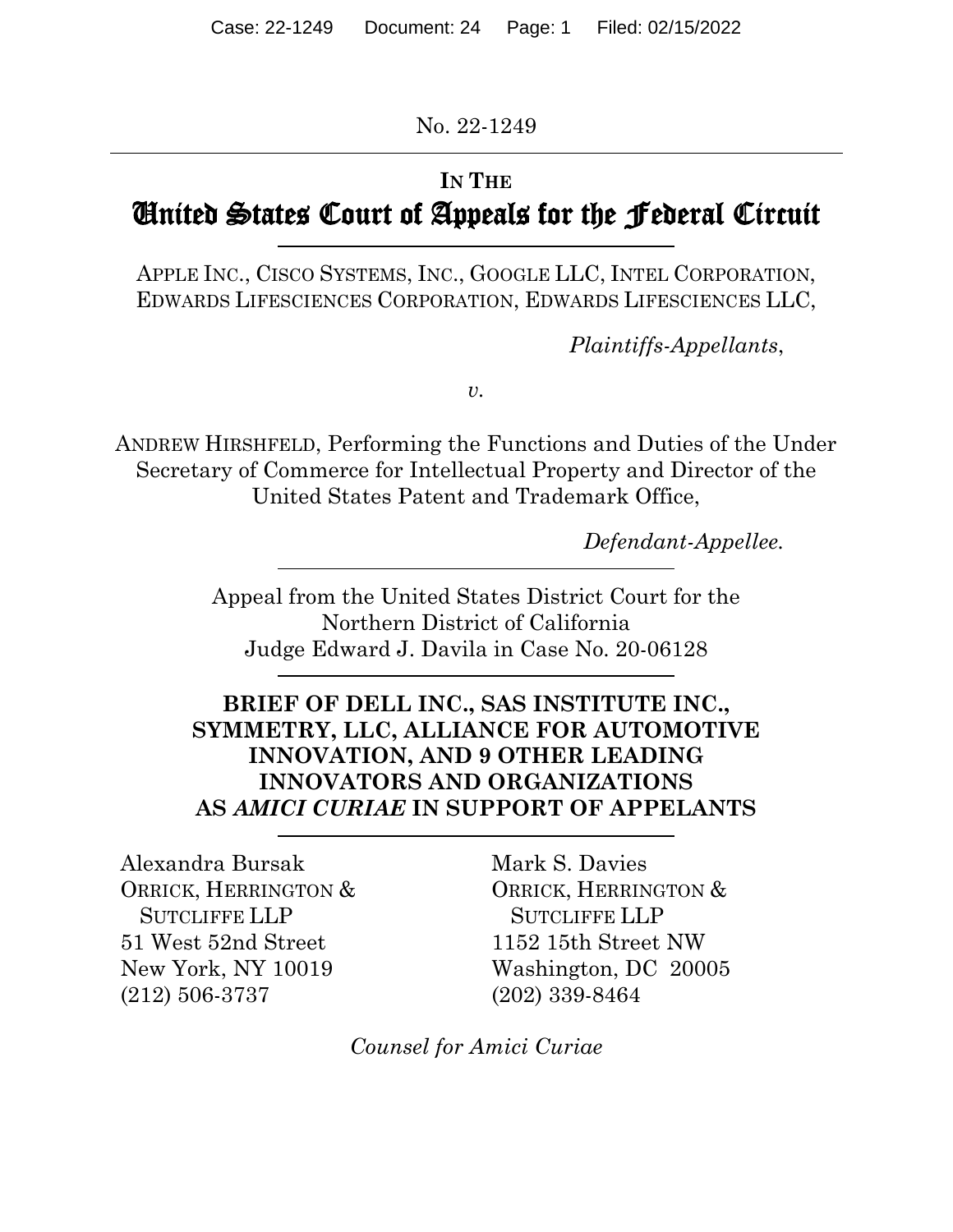**FORM 9. Certificate of Interest Form 9 (p. 1) Form 9 (p. 1)** 

**July 2020** 

# **UNITED STATES COURT OF APPEALS FOR THE FEDERAL CIRCUIT**

#### **CERTIFICATE OF INTEREST**

**Case Number**  22-1249

**Short Case Caption**  Apple Inc., et al. v. Hirshfeld

**Filing Party/Entity**  Amici Curiae

**Instructions:** Complete each section of the form. In answering items 2 and 3, be specific as to which represented entities the answers apply; lack of specificity may result in non-compliance. **Please enter only one item per box; attach additional pages as needed and check the relevant box**. Counsel must immediately file an amended Certificate of Interest if information changes. Fed. Cir. R. 47.4(b).

I certify the following information and any attached sheets are accurate and complete to the best of my knowledge.

 $\frac{1}{2}$ Date:  $\frac{02/15/2022}{2}$  Signature: /s/ Mark S. Davies

Name: Mark S. Davies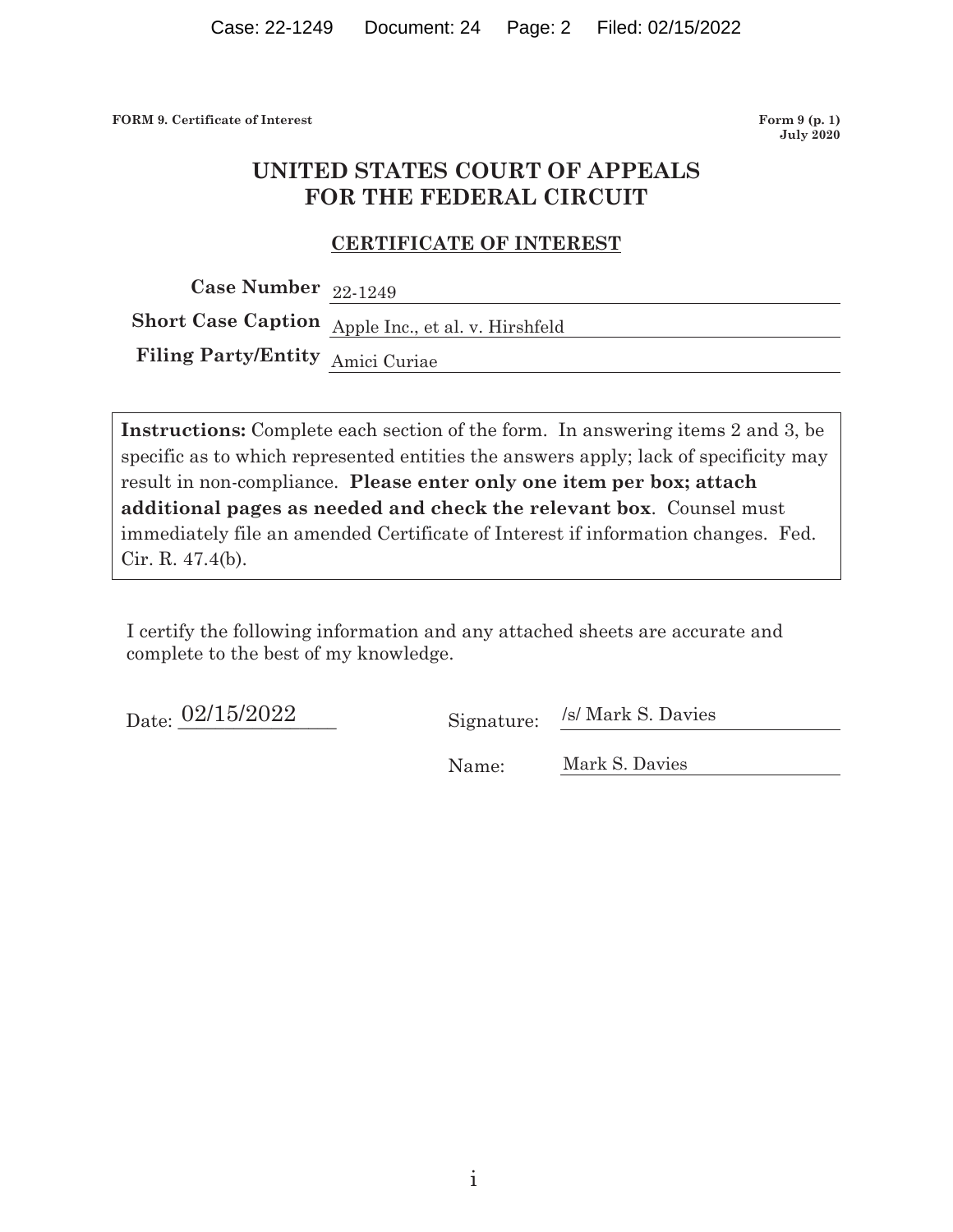**FORM 9. Certificate of Interest** 

**July 2020** 

| 1. Represented<br>Entities.<br>Fed. Cir. R. $47.4(a)(1)$ .                                       | 2. Real Party in<br>Interest.<br>Fed. Cir. R. 47.4(a)(2).                                                                                                  | 3. Parent Corporations<br>and Stockholders.<br>Fed. Cir. R. $47.4(a)(3)$ .                                                                                    |
|--------------------------------------------------------------------------------------------------|------------------------------------------------------------------------------------------------------------------------------------------------------------|---------------------------------------------------------------------------------------------------------------------------------------------------------------|
| Provide the full names of<br>all entities represented<br>by undersigned counsel in<br>this case. | Provide the full names of<br>all real parties in interest<br>for the entities. Do not<br>list the real parties if<br>they are the same as the<br>entities. | Provide the full names of<br>all parent corporations<br>for the entities and all<br>publicly held companies<br>that own 10% or more<br>stock in the entities. |
|                                                                                                  | $\triangledown$ None/Not Applicable                                                                                                                        | None/Not Applicable                                                                                                                                           |
| Alliance for Automotive Innovation                                                               | n/a                                                                                                                                                        | n/a                                                                                                                                                           |
| Verizon Services Corp.                                                                           | n/a                                                                                                                                                        | Verizon Services Corp. is 100% owned<br>by Verizon Communications Inc.                                                                                        |
| VMware, Inc.                                                                                     | n/a                                                                                                                                                        | n/a                                                                                                                                                           |
| Computer and Communication Industry<br>Association                                               | n/a                                                                                                                                                        | n/a                                                                                                                                                           |
| VIZIO, Inc.                                                                                      | n/a                                                                                                                                                        | VIZIO Holding Corp. owns<br>100% of VIZIO stock.                                                                                                              |
| Garmin International, Inc.                                                                       | n/a                                                                                                                                                        | Garmin Interntional, Inc. is a wholly owned<br>subsidiary of Garmin International Ltd.                                                                        |
| Juniper Networks, Inc.                                                                           | n/a                                                                                                                                                        | Dodge & Cox<br>The Vanguard Group                                                                                                                             |
| Micron Technology, Inc.                                                                          | n/a                                                                                                                                                        | n/a                                                                                                                                                           |
| SAS Institute Inc.                                                                               | n/a                                                                                                                                                        | n/a                                                                                                                                                           |
| Symmetry LLC                                                                                     | n/a                                                                                                                                                        | n/a                                                                                                                                                           |
| Taiwan Semiconductor<br>Manufacturing Company, Ltd.                                              | n/a                                                                                                                                                        | n/a                                                                                                                                                           |
| ☑                                                                                                | Additional pages attached                                                                                                                                  |                                                                                                                                                               |

Additional pages attached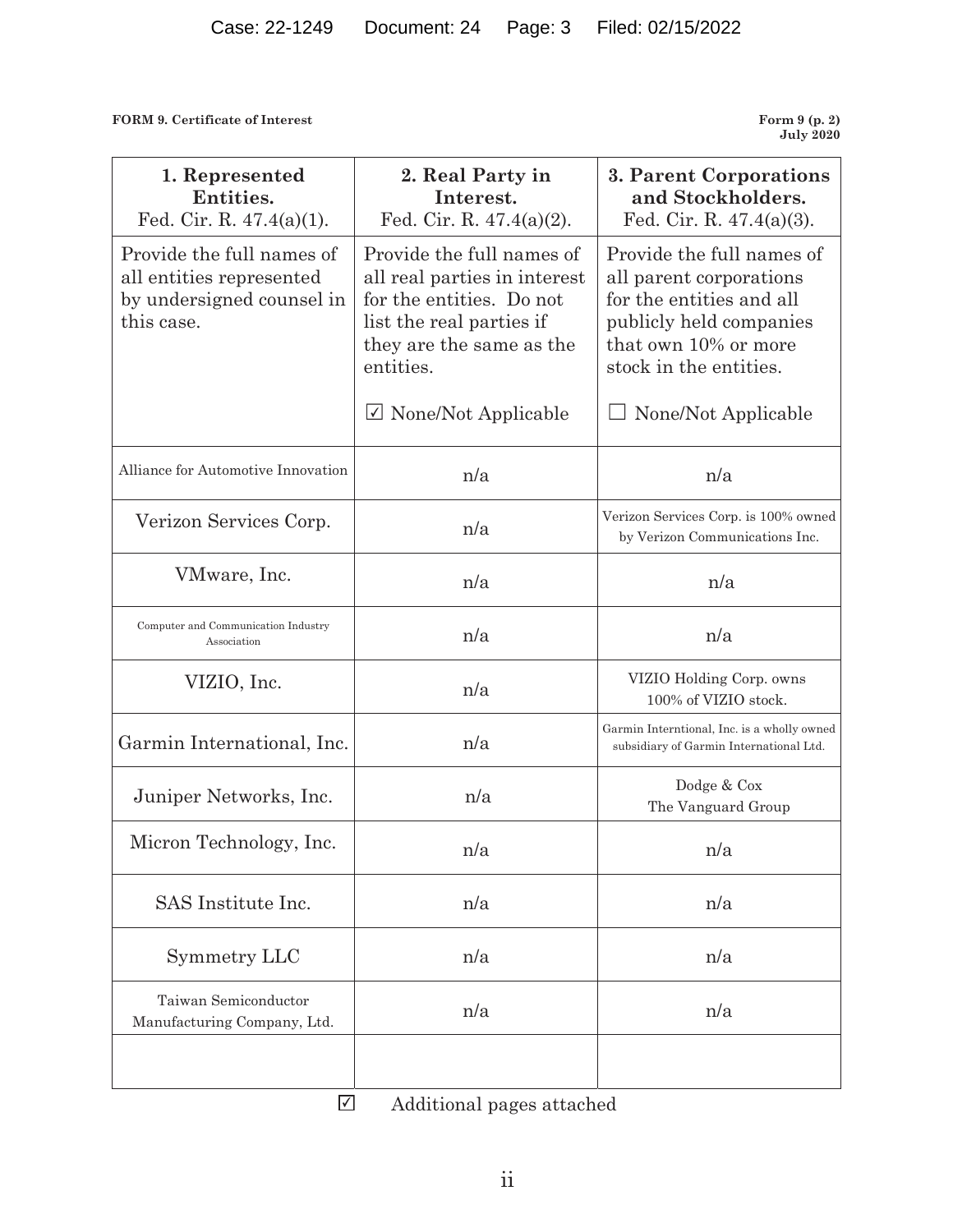**FORM 9. Certificate of Interest Form 9 (p. 3) Form 9 (p. 3)** 

**July 2020** 

**4. Legal Representatives.** List all law firms, partners, and associates that (a) appeared for the entities in the originating court or agency or (b) are expected to appear in this court for the entities. Do not include those who have already entered an appearance in this court. Fed. Cir. R. 47.4(a)(4).

| $\vert \sqrt{\vert}$ | None/Not Applicable | Additional pages attached<br>$\mathbf{I}$ |  |  |
|----------------------|---------------------|-------------------------------------------|--|--|
|                      |                     |                                           |  |  |
|                      |                     |                                           |  |  |
|                      |                     |                                           |  |  |
|                      |                     |                                           |  |  |
|                      |                     |                                           |  |  |

**5. Related Cases.** Provide the case titles and numbers of any case known to be pending in this court or any other court or agency that will directly affect or be directly affected by this court's decision in the pending appeal. Do not include the originating case number(s) for this case. Fed. Cir. R. 47.4(a)(5). See also Fed. Cir. R. 47.5(b).

| I√I | None/Not Applicable |  | Additional pages attached |
|-----|---------------------|--|---------------------------|
|     |                     |  |                           |
|     |                     |  |                           |
|     |                     |  |                           |
|     |                     |  |                           |
|     |                     |  |                           |
|     |                     |  |                           |

**6. Organizational Victims and Bankruptcy Cases**. Provide any information required under Fed. R. App. P. 26.1(b) (organizational victims in criminal cases) and 26.1(c) (bankruptcy case debtors and trustees). Fed. Cir. R. 47.4(a)(6).

| $\mathsf{V}$ | None/Not Applicable | $\mathbf{1}$ | Additional pages attached |  |
|--------------|---------------------|--------------|---------------------------|--|
|              |                     |              |                           |  |
|              |                     |              |                           |  |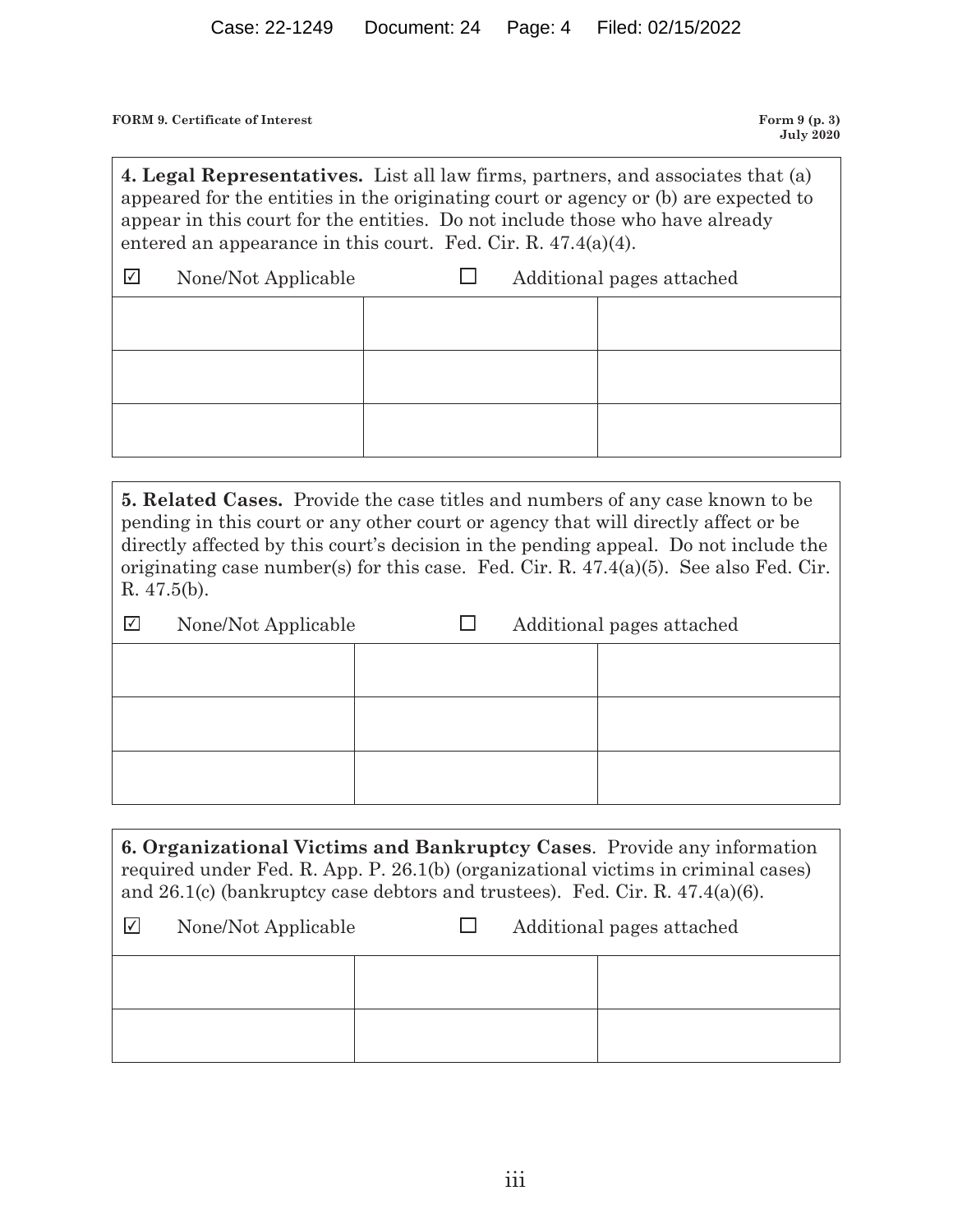| 1. Represented              | 2. Real Party in            | 3. Parent Corporations      |
|-----------------------------|-----------------------------|-----------------------------|
| Entities.                   | Interest.                   | and Stockholders. Fed.      |
| Fed. Cir. R. $47.4(a)(1)$ . | Fed. Cir. R. $47.4(a)(2)$ . | Cir. R. $47.4(a)(3)$ .      |
| Provide the full names of   | Provide the full names of   | Provide the full names of   |
| all entities represented    | all real parties in         | all parent corporations for |
| by undersigned counsel in   | interest for the entities.  | the entities and all        |
| this case.                  | Do not list the real        | publicly held companies     |
|                             | parties if they are the     | that own 10% or more        |
|                             | same as the entities.       | stock in the entities.      |
| <b>Acushnet Company</b>     | n/a                         | Acushnet Holdings Corp.     |
|                             |                             | (NYSE: GOLF)                |
|                             |                             | Magnus Holdings Co., Ltd.   |
|                             |                             | Fila Holdings Corp.         |
| Comcast Cable               | n/a                         | Comcast Cable               |
| Communications, LLC         |                             | Communications, LLC is a    |
|                             |                             | wholly-owned, direct        |
|                             |                             | subsidiary of Comcast       |
|                             |                             | Holdings Corporation.       |
|                             |                             | <b>Comcast Holdings</b>     |
|                             |                             | Corporation is a wholly-    |
|                             |                             | owned, direct subsidiary of |
|                             |                             | Comcast Corporation. No     |
|                             |                             | publicly held company       |
|                             |                             | owns 10% or more of the     |
|                             |                             | stock in Comcast            |
|                             |                             | Corporation.                |
| Dell Inc.                   | n/a                         | Dell Inc. is a wholly-owned |
|                             |                             | subsidiary of Denali        |
|                             |                             | Intermediate Inc., which is |
|                             |                             | a wholly-owned subsidiary   |
|                             |                             | of Dell Technologies Inc.   |
|                             |                             | No publicly-traded          |
|                             |                             | company owns 10% or         |
|                             |                             | more of the stock of Dell   |
|                             |                             | Technologies Inc.           |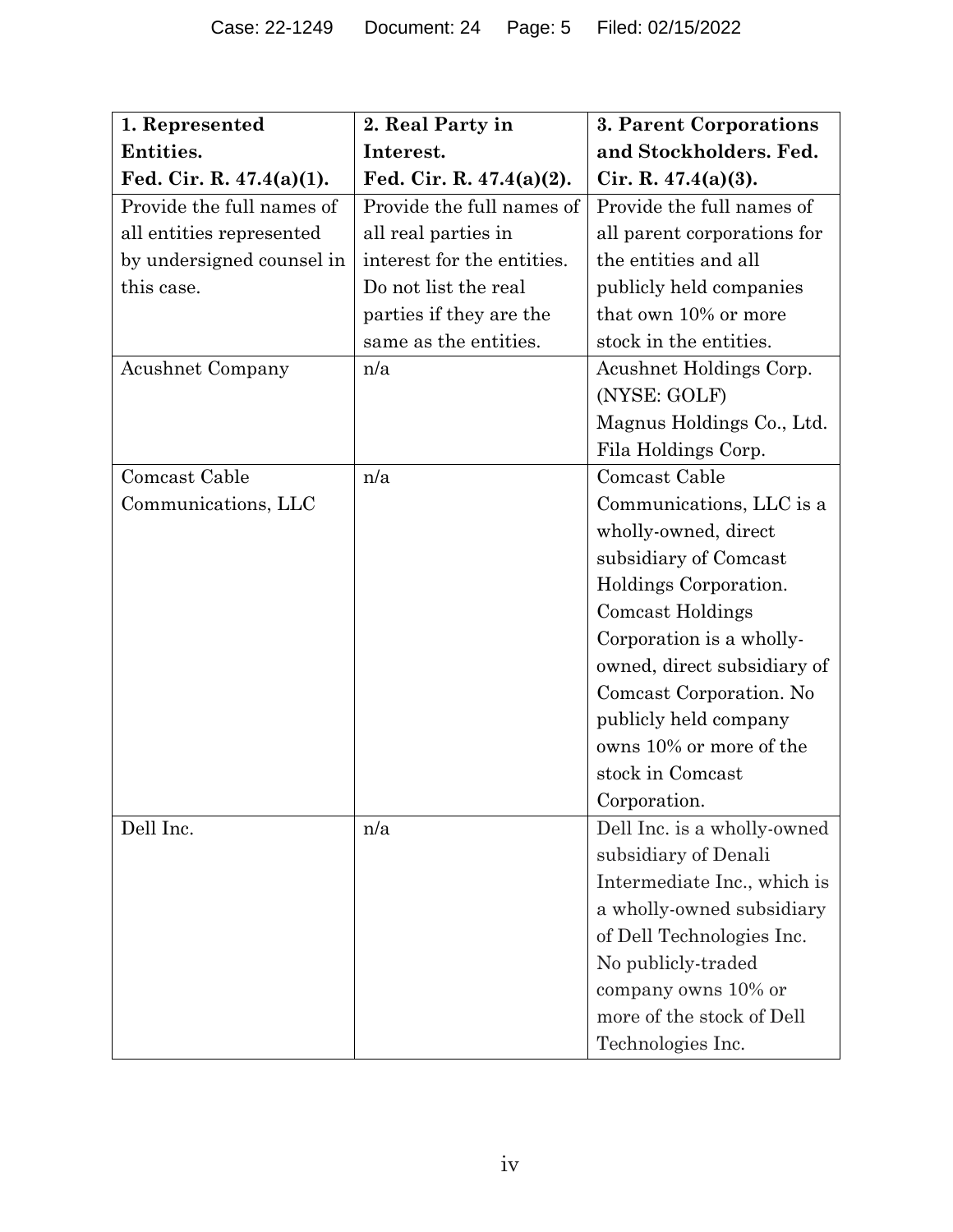# **TABLE OF CONTENTS**

# **Page**

| I.   |                | Congress Created IPR For District Court Defendants<br>To Challenge Bad Patents, But The NHK-Fintiv Rule |
|------|----------------|---------------------------------------------------------------------------------------------------------|
|      | А.             | Congress charged the PTO with addressing<br>serious problems with the patent system through             |
|      | <b>B.</b>      | The <i>NHK-Fintiv</i> rule turns Congress's directive                                                   |
| П.   |                | The NHK-Fintiv Rule Raises Constitutional Concerns.  16                                                 |
|      | A.             | The NHK-Fintiv rule undermines Congress's                                                               |
|      | <b>B.</b>      | The <i>NHK-Fintiv</i> rule is fundamentally at odds<br>with the AIA and the Progress clause.  20        |
| III. |                | The NHK-Fintiv Rule Is Destructive For The Patent<br>22                                                 |
|      | $\mathsf{A}$ . | The NHK-Fintiv rule undermines the efficiency of                                                        |
|      | Β.             | The <i>NHK-Fintiv</i> rule undermines the integrity of<br>28                                            |
|      |                |                                                                                                         |
|      |                | CERTIFICATE OF COMPLIANCE                                                                               |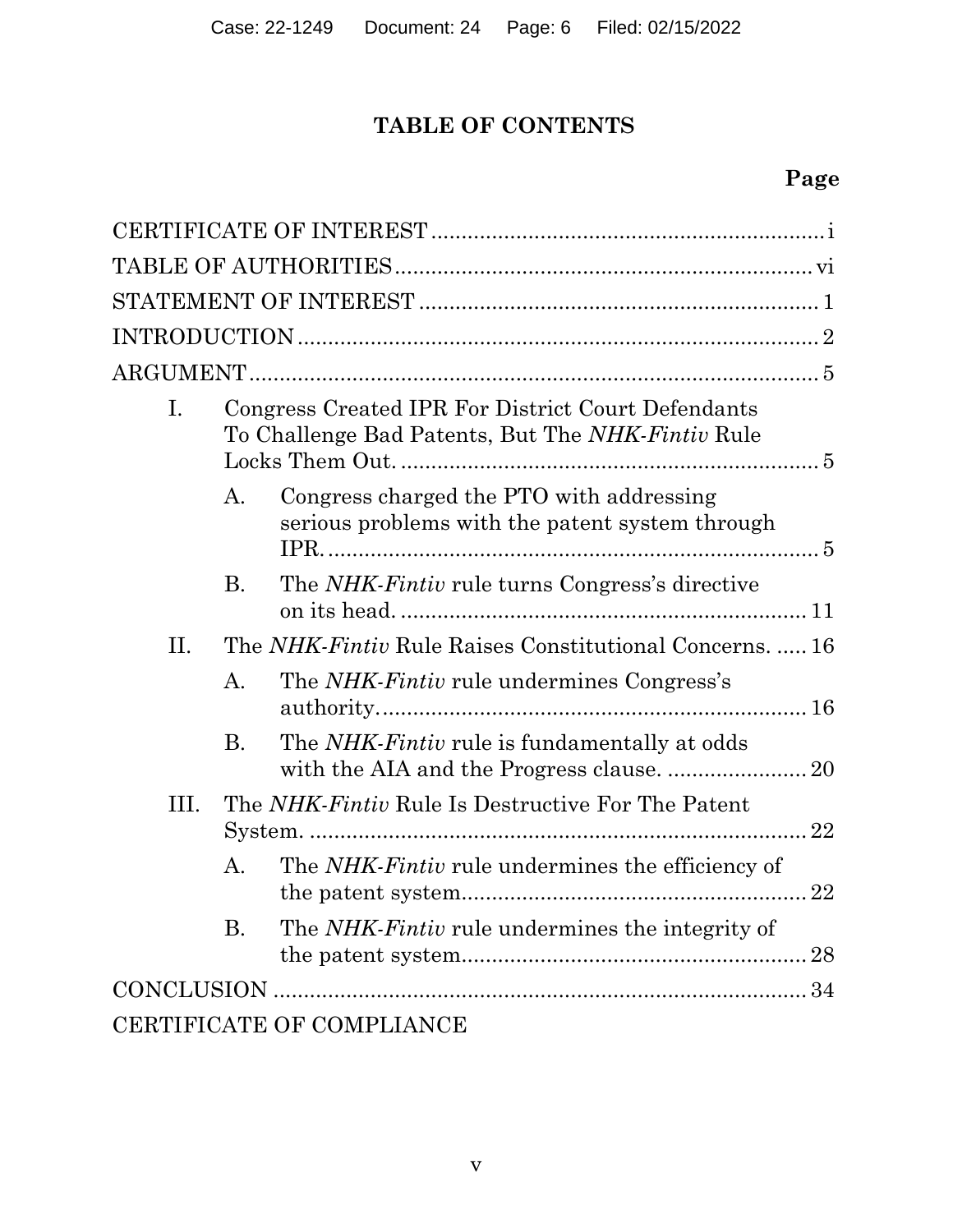# **TABLE OF AUTHORITIES**

# **Page(s)**

# <span id="page-6-0"></span>**Cases**

| Apple Inc. v. Fintiv, Inc.,<br>No. IPR2020-00019, Paper 11 (P.T.A.B. Mar. 20, 2020) 3, 22, 25                    |
|------------------------------------------------------------------------------------------------------------------|
| Arthrex, Inc. v. Smith & Nephew, Inc.,                                                                           |
| Cisco Sys., Inc. v. Ramot at Tel Aviv Univ. Ltd.,<br>No. IPR2020-00123, Paper 14 (P.T.A.B. May 15, 2020)  12, 30 |
| Comcast Cable Commc'ns., LLC v. Rovi Guides, Inc.,<br>Nos. IPR2020-00800, IPR2020-00801, IPR2020-00802,          |
| Cuozzo Speed Techs. v. Lee,                                                                                      |
| Elgin v. Dep't of Treasury,                                                                                      |
| Fitbit, Inc. v. Philips N. Am. LLC,<br>No. IPR2020-00828, Paper 13 (P.T.A.B. Nov. 3, 2020)  14                   |
| Graham v. John Deere Co.,                                                                                        |
| Gundy v. United States,                                                                                          |
| <i>IOENGINE, LLC v. PayPal Holdings, Inc.,</i><br>No. 18-452-WCB, 2019 WL 3943058 (D. Del. Aug. 21,              |
| Mistretta v. United States,                                                                                      |
| Mohasco Corp. v. Silver,                                                                                         |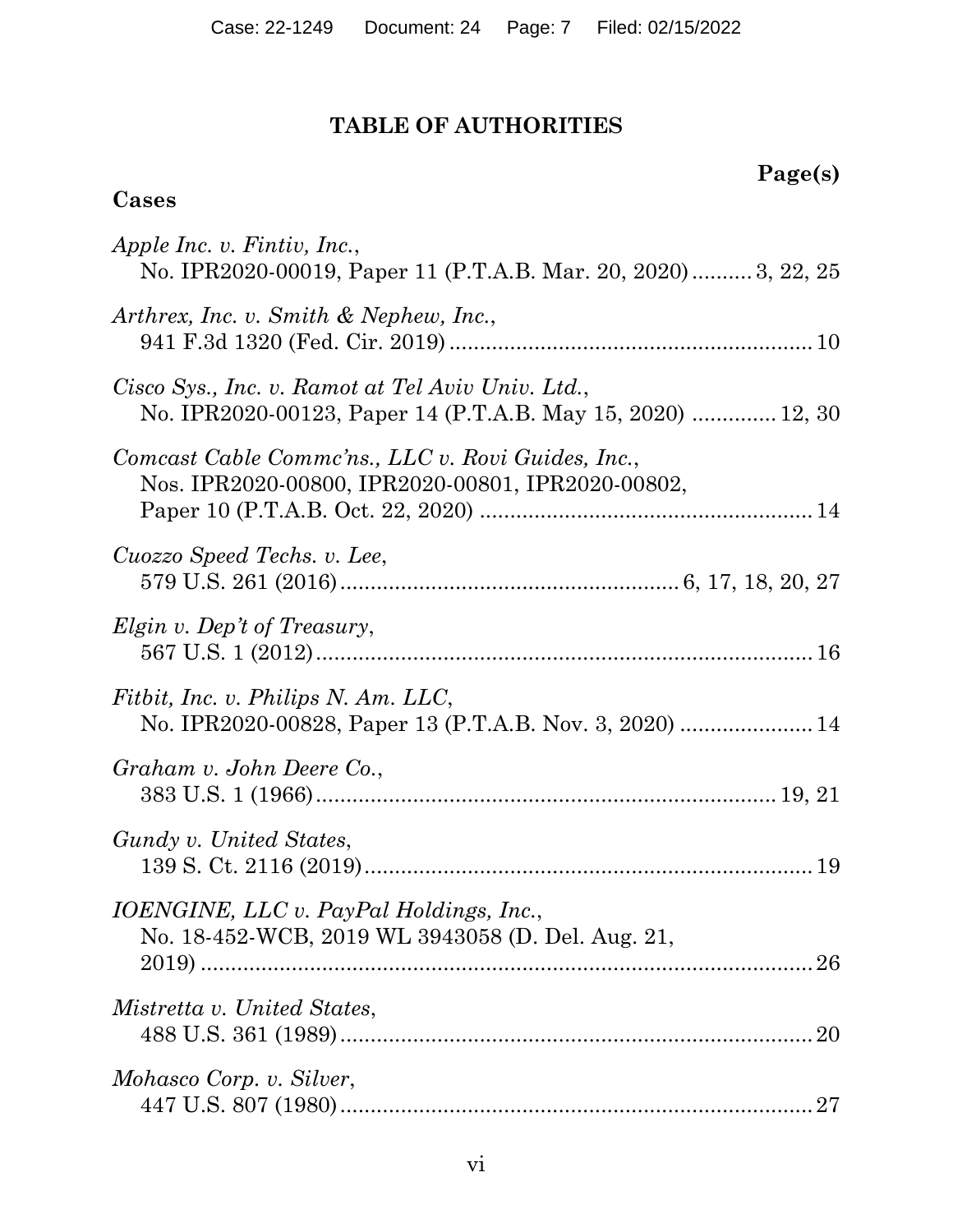| Mylan Labs. Ltd. v. Janssen Pharm. NV,<br>No. IPR2020-00440, Paper 17 (P.T.A.B. Sept. 16, 2020)  13                       |
|---------------------------------------------------------------------------------------------------------------------------|
| NHK Spring Co., Ltd. v. Intri-Plex Techs., Inc.,                                                                          |
| Oil States Energy Servs., LLC v. Greene's Energy Grp., LLC,                                                               |
| Petrella v. Metro-Goldwyn-Mayer, Inc.,                                                                                    |
| Philip Morris Prods. v. RAI Strategic Holdings,                                                                           |
| SAS Inst., Inc. v. Iancu,                                                                                                 |
| Sony Corp. of Am. v. Universal City Studios, Inc.,                                                                        |
| Sotera Wireless, Inc. v. Masimo Corp.,<br>No. IPR2020-01019, Paper 12 (P.T.A.B. Dec. 1, 2020) 31, 32                      |
| Thryv, Inc. v. Click-To-Call Techs., LP,                                                                                  |
| United States v. Arthrex, Inc.,                                                                                           |
| Verizon Bus. Network Servs. LLC v. Huawei Techs. Co. Ltd.,<br>No. IPR2020-01290, Paper 14 (P.T.A.B. Jan. 25, 2021) 25, 32 |
| Webster v. Doe,                                                                                                           |
| Youngstown Sheet & Tube Co. v. Sawyer,                                                                                    |
| <b>Constitutional Provisions, Statutes, and Regulations</b>                                                               |
|                                                                                                                           |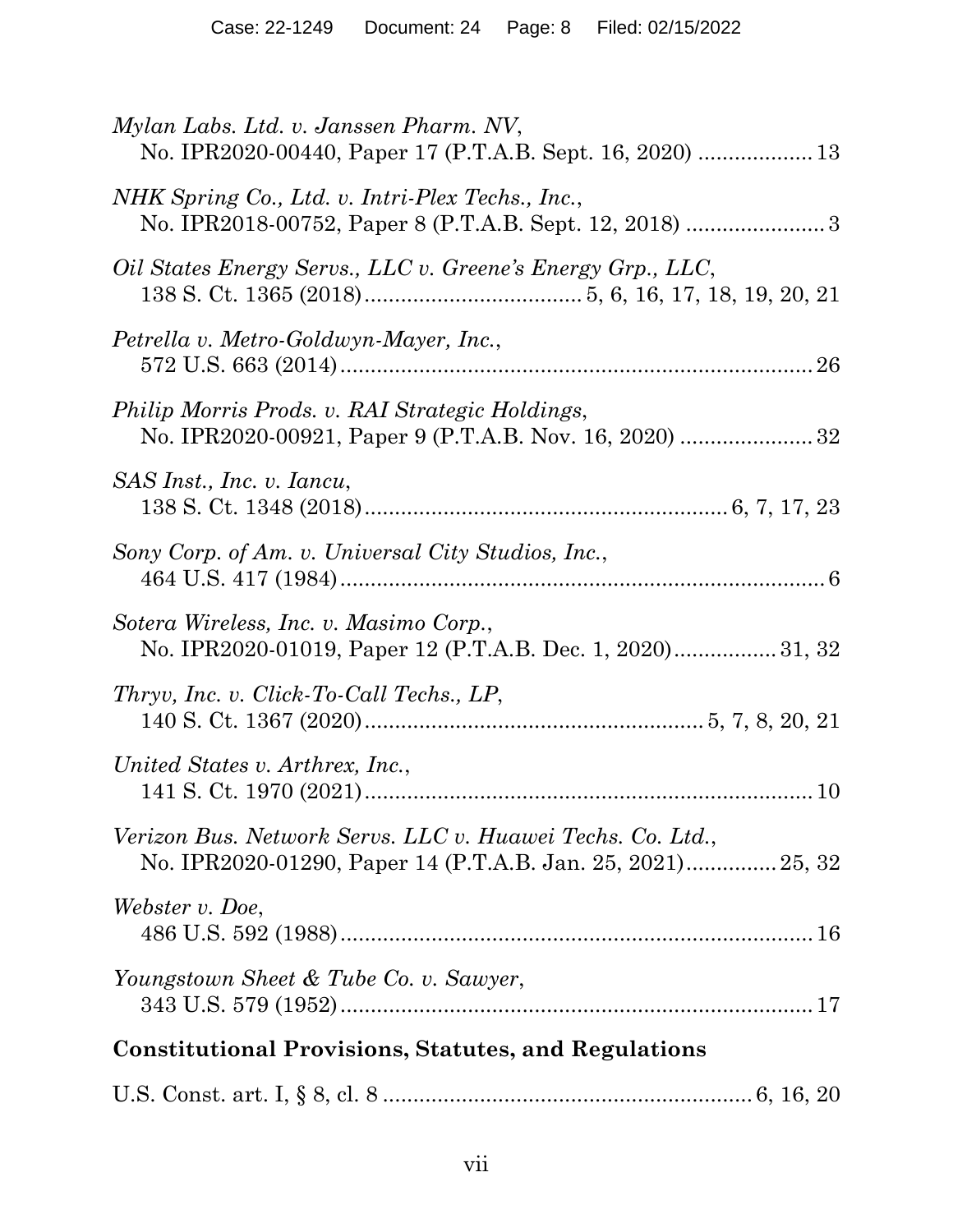| <b>Other Authorities</b>                                  |
|-----------------------------------------------------------|
| 157 Cong. Rec. S1352 (2011)<br>$\ldots 7$                 |
|                                                           |
|                                                           |
| 2019 Year In Review, Docket Navigator 22,                 |
| 2021 Patent Dispute Report: Year in Review, Unified Pats. |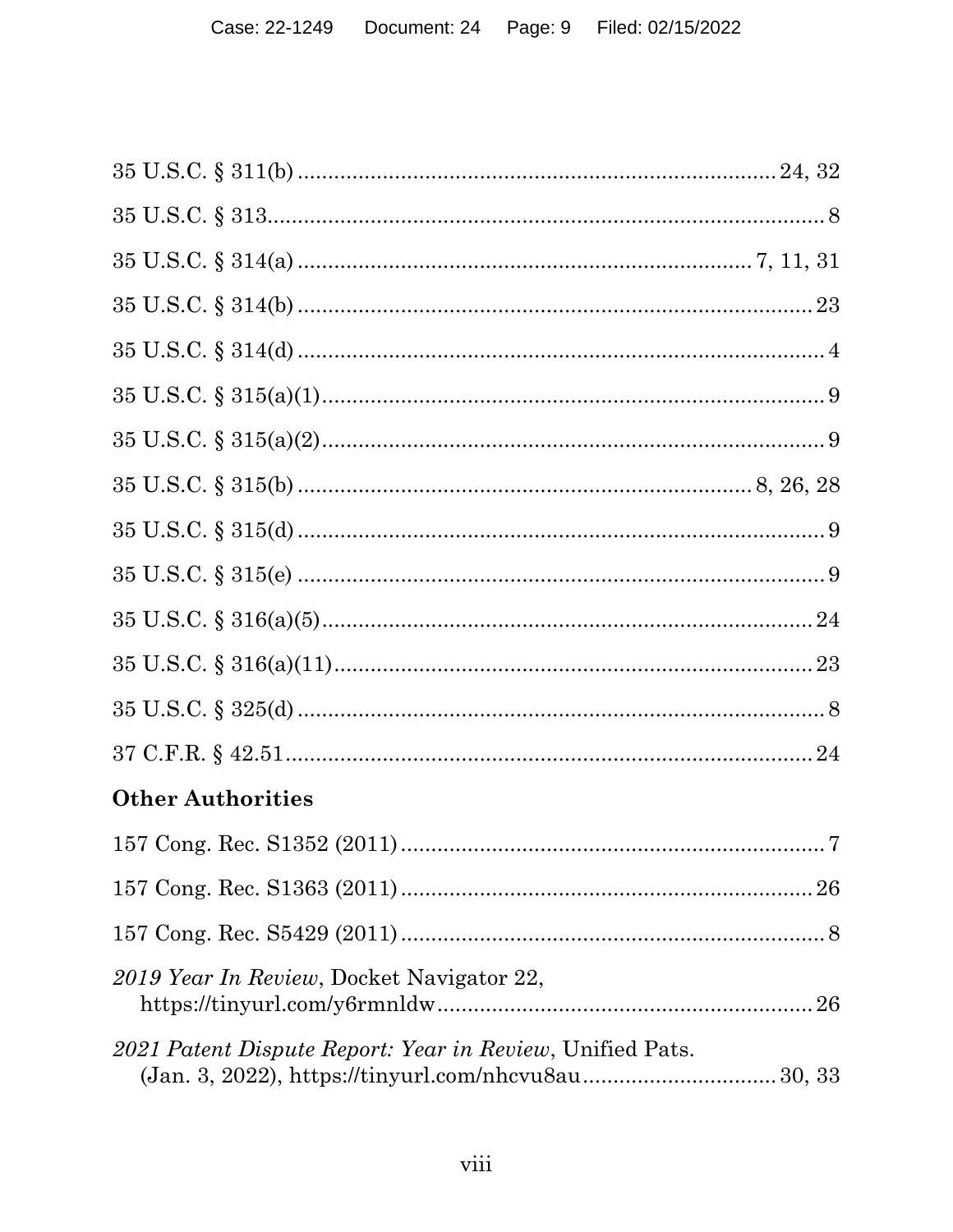| A Guide to Patent Litigation in Federal Court, Fish &                                                                                                                                                                            |  |
|----------------------------------------------------------------------------------------------------------------------------------------------------------------------------------------------------------------------------------|--|
| Am. Intell. Prop. Law Ass'n, 2021 Report of the Economic                                                                                                                                                                         |  |
| Dan Bagatell, Fed. Cir. Patent Decisions In 2021: An<br><i>Empirical Review</i> (Jan. 6, 2022),                                                                                                                                  |  |
| Daniel B. Weinger et al., Tip #1 for Avoiding IPR Institution:<br>Litigation Venue Selection, Mintz (Oct. 29, 2020),                                                                                                             |  |
| David Ruschke & William V. Saindon, Chat with the Chief:<br>An Analysis of Multiple Petitions in AIA Trials, USPTO<br>$(Oct. 24, 2017), <a href="https://tinyurl.com/y7h9gzzb}{https://tinyurl.com/y7h9gzzb}{}{}{}{}{}10</math>$ |  |
| Emily N. Weber, Balancing Purpose, Power, and Discretion<br>Between Article III Courts and the Patent Office, 86 Mo. L.                                                                                                          |  |
|                                                                                                                                                                                                                                  |  |
| HTIA, Comments of The High Tech Investors Alliance in<br><i>Response to Request for Comments, USPTO (Dec. 6, 2020),</i>                                                                                                          |  |
| Institution Rates Continue Their Downward Slide as NHK-<br><i>Fintiv Rule Limits IPR Access, Rational Pat. (Oct. 20,</i>                                                                                                         |  |
| J. Jonas Anderson & Paul R. Gugliuzza, Federal Judge Seeks                                                                                                                                                                       |  |
| Joseph Matal, PTAB Discretionary Denials Are<br>Unpredictable and Illegal (Dec. 13, 2021),                                                                                                                                       |  |
|                                                                                                                                                                                                                                  |  |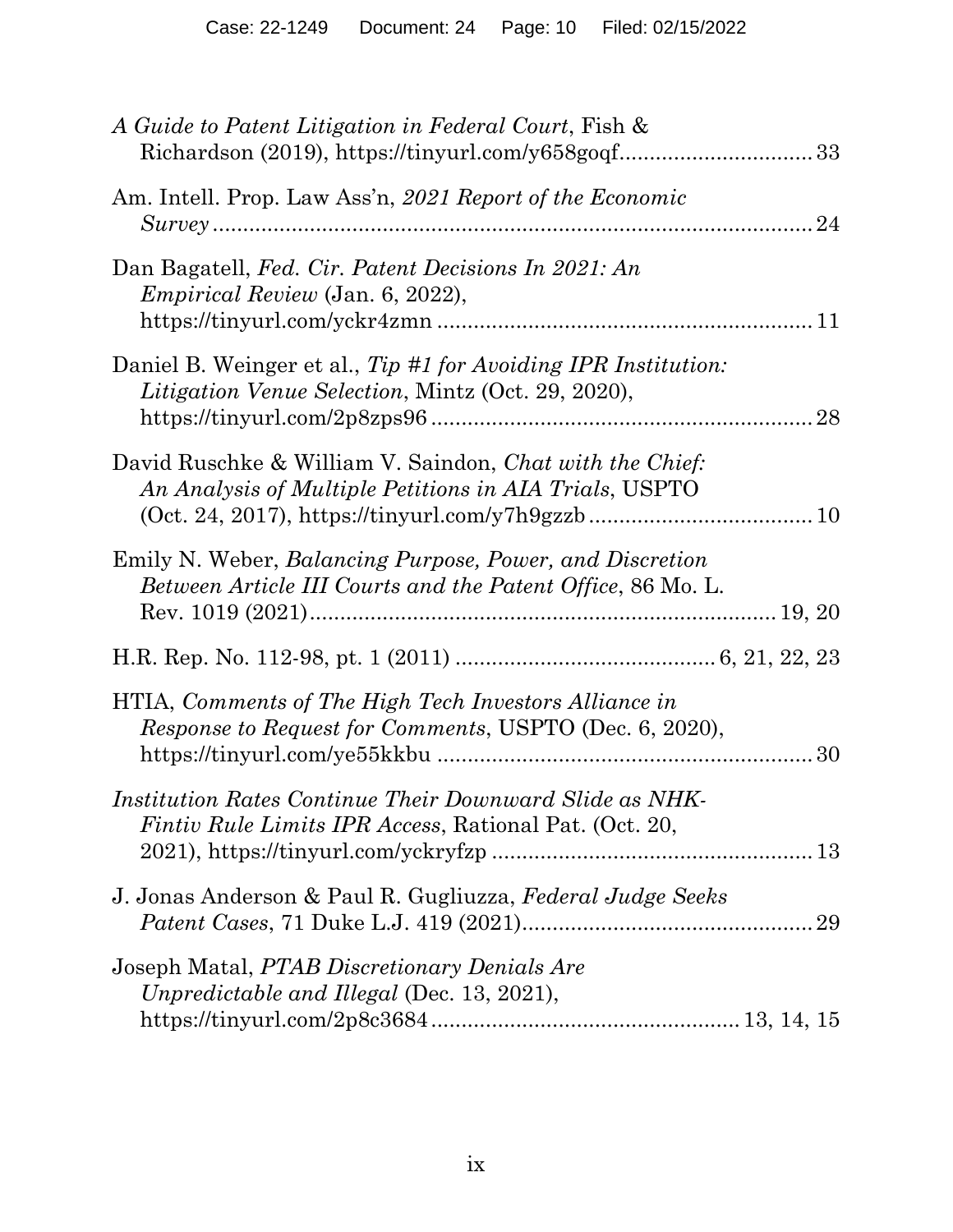| Josh Landau, <i>Inter Partes Review: Five Years, Over</i> \$2<br>Billion Saved, Pat. Progress (Sept. 14, 2017),                                          |    |
|----------------------------------------------------------------------------------------------------------------------------------------------------------|----|
| Josh Landau, <i>IPR Successes: Scan-To-Email Defeated By</i><br>Scanner Makers, Pat. Progress (Oct. 4, 2017),                                            |    |
| Josh Landau, PTAB Denies IPR Petitions Filed Less Than<br>One Month After Lawsuit, Pat. Progress (Nov. 19, 2020),                                        |    |
| <i>Litigation Analytics</i> , Unified Pats.,<br>https://tinyurl.com/5fcfm7vr (last visited Feb. 5, 2022)29                                               |    |
| Perryman Group, An Assessment of the Impact of the<br>America Invents Act and the Patent Trial and Appeal<br><i>Board on the US Economy</i> (June 2020), | 24 |
| PTAB, PTAB Trial Statistics: FY21 End of Year Outcome                                                                                                    |    |
| PTAB Uses Discretion, Fintiv to Deny Petitions 38% in 2021<br>to Date, Unified Pats. (Sept. 22, 2021),                                                   |    |
|                                                                                                                                                          |    |
| Sasha Moss et al., <i>Inter Partes Review as a Means to Improve</i><br>Patent Quality, 46 R Street Shorts 1 (Sept. 2017),                                |    |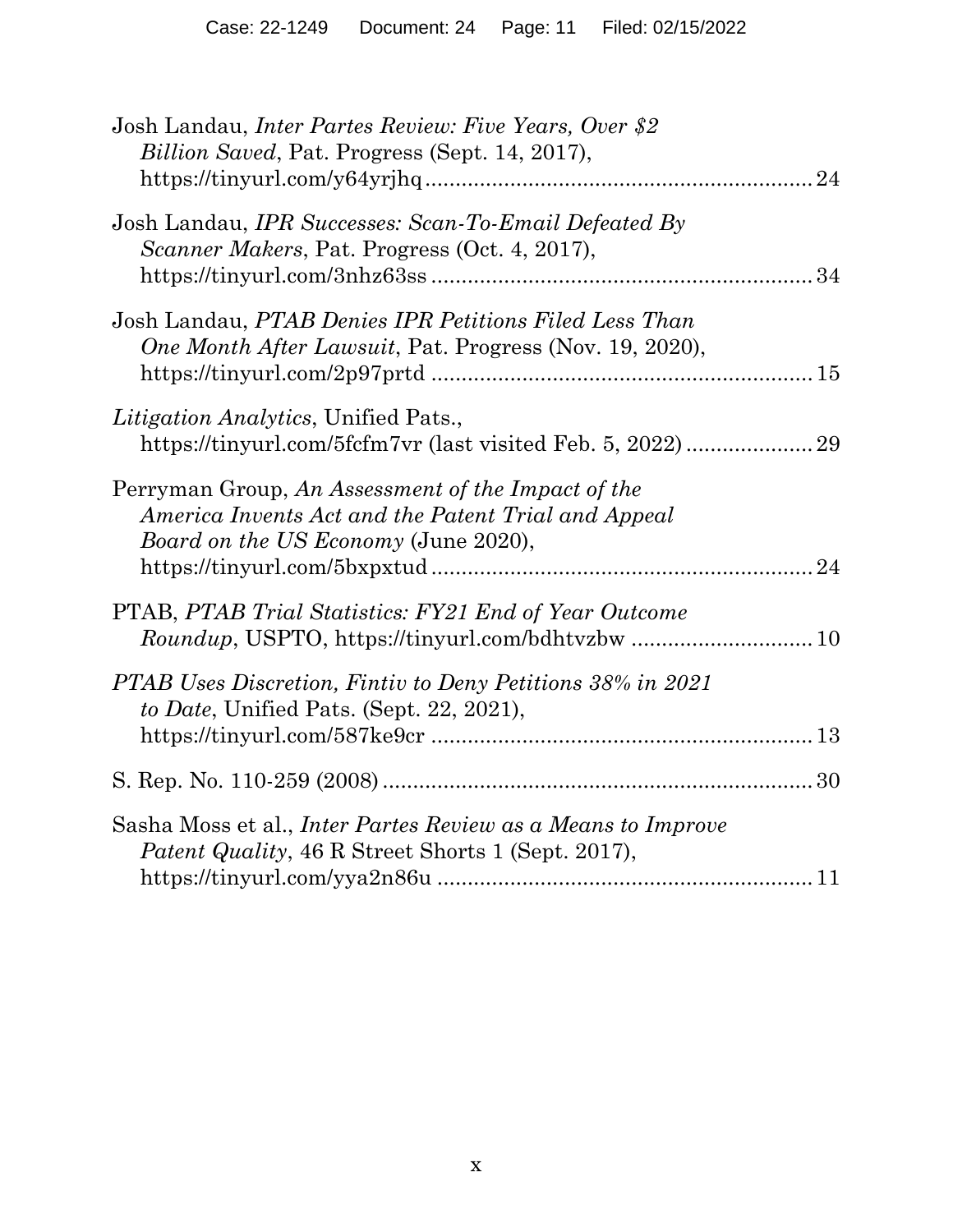#### **STATEMENT OF INTEREST[1](#page-11-1)**

<span id="page-11-0"></span>*Amici* are (or as organizations, represent) the world's top innovators and market leaders: Acushnet Company, Alliance for Automotive Innovation (AAI), Comcast Cable Communications, LLC, Computer and Communications Industry Association (CCIA), Dell Inc., Garmin International, Inc., Juniper Networks, Inc., Micron Technology, Inc., SAS Institute Inc., Symmetry, LLC, Taiwan Semiconductor Manufacturing Company, Ltd. (TSMC), Verizon Services Corp., VIZIO, Inc., and VMware, Inc. Although *amici* have disparate interests, all depend on a healthy patent system that promotes and protects technological investment and development while preserving access to market alternatives and lawful competition. Inter partes review (IPR) is a vital part of that system. It efficiently and expertly weeds out the bad patents that stand behind abusive litigation and in the way of real innovation and fair competition.

<span id="page-11-1"></span><sup>1</sup> No party's counsel authored this brief in whole or in part. No party, party's counsel, or any person other than amicus or its counsel contributed money intended to fund preparing or submitting this brief. All parties have consented to the filing of this brief.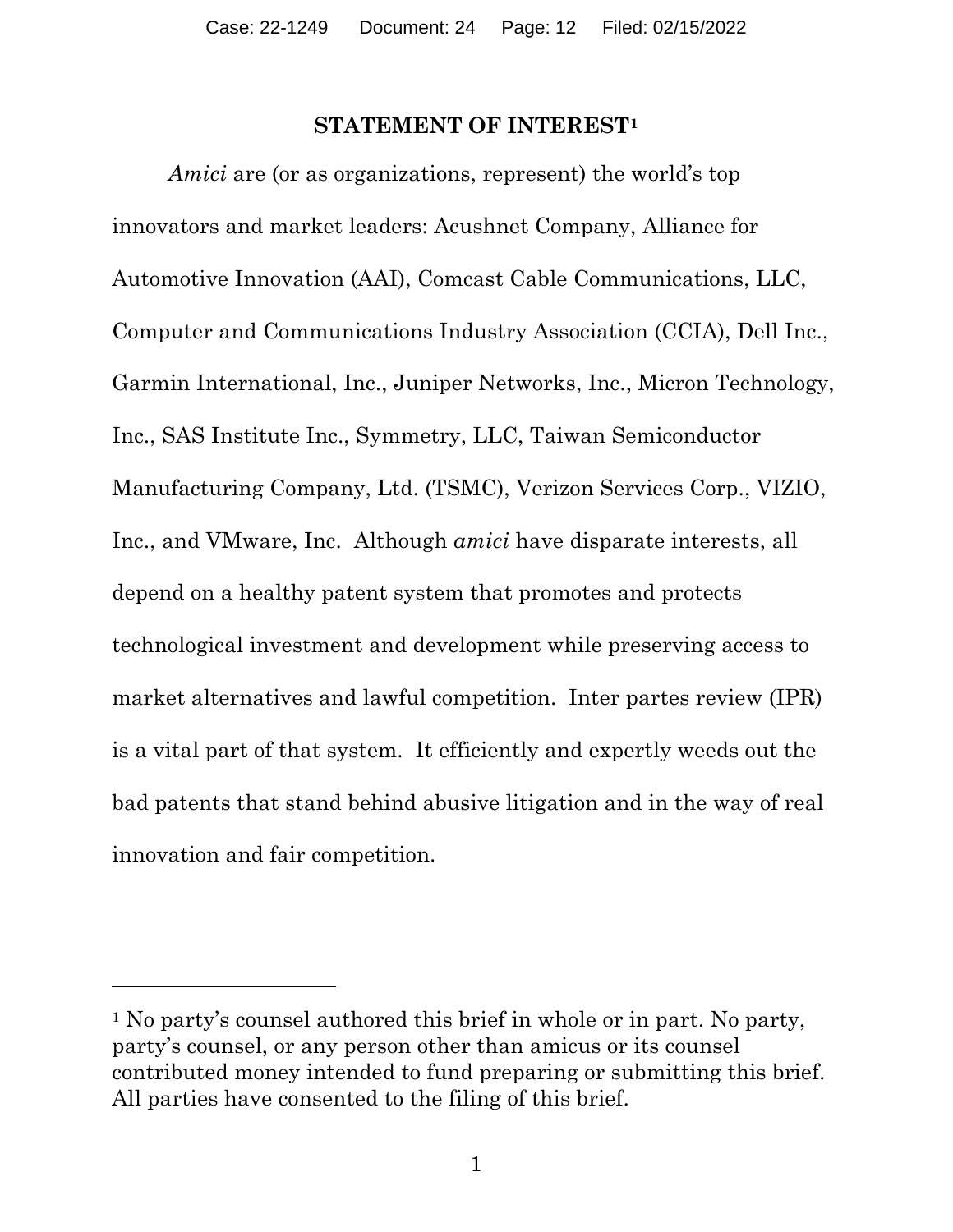*Amici* know firsthand how the binding *NHK-Fintiv* rule—which empowers the Patent Trial and Appeal Board (the Board) to deny IPR petitions based on the pendency of parallel infringement litigation and the district court's refusal to question it have hobbled IPR. Some *amici* are defendants in infringement suits and have sought out IPR, only to have their meritorious petitions challenged, and too frequently denied, on account of the *NHK-Fintiv* rule. For other *amici*, the *NHK-Fintiv* rule has had a chilling effect on the filing of meritorious petitions altogether. Early disclosure of invalidity arguments places petitioners at a strategic disadvantage in parallel litigation, and makes little sense if IPR is unlikely to be instituted. By cutting off access to IPR, the *NHK-Fintiv* rule not only hurts *amici*, but also hurts the patent system as a whole, undermining its efficiency and integrity.

#### **INTRODUCTION**

<span id="page-12-0"></span>For several years now, the Patent Office has been defying its statutory duty to scrutinize the validity of previously issued patents in IPR. It does so based on the status of related district court litigation, a criterion it invented out of whole cloth and enacted outside the procedural bounds of the Administrative Procedure Act (APA). Yet with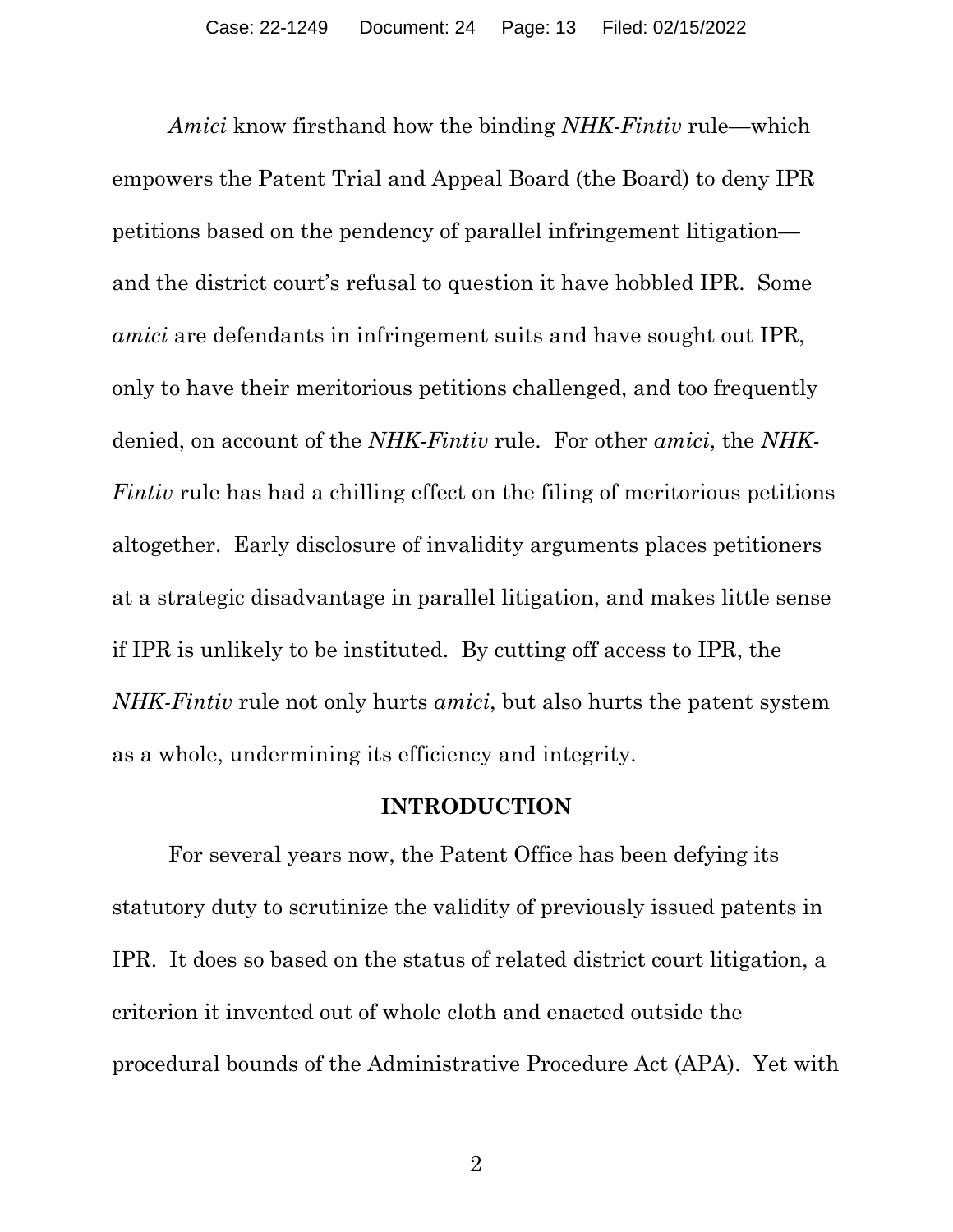scarcely more than a page of reasoning, the decision below placed the Patent Office's rule fully outside the bounds of judicial review. That is exactly the opposite of what Congress had in mind.

Congress expressly contemplated that IPR may coincide with parallel district court proceedings. After all, IPR was designed in part to head off wasteful patent litigation. Specifically, Congress determined that if a district court defendant filed for IPR within one year of being served with a complaint—and met other institution conditions—IPR would be available. That system worked: In its first five years alone, IPR saved participants in the patent system billions of dollars in deadweight legal costs.

And yet, pursuant to the rule the Director adopted by designating as precedential the decisions in *NHK Spring Co., Ltd. v. Intri-Plex Techs., Inc.*, No. IPR2018-00752, Paper 8 (P.T.A.B. Sept. 12, 2018) (*NHK*), and *Apple Inc. v. Fintiv, Inc.*, No. IPR2020-00019, Paper 11 (P.T.A.B. Mar. 20, 2020) (*Fintiv*), the Director of the PTO, acting through the Board, has been denying meritorious IPR petitions just because IPR petitioners are also defendants in district court infringement actions. Since the mine-run of IPR petitions arise in the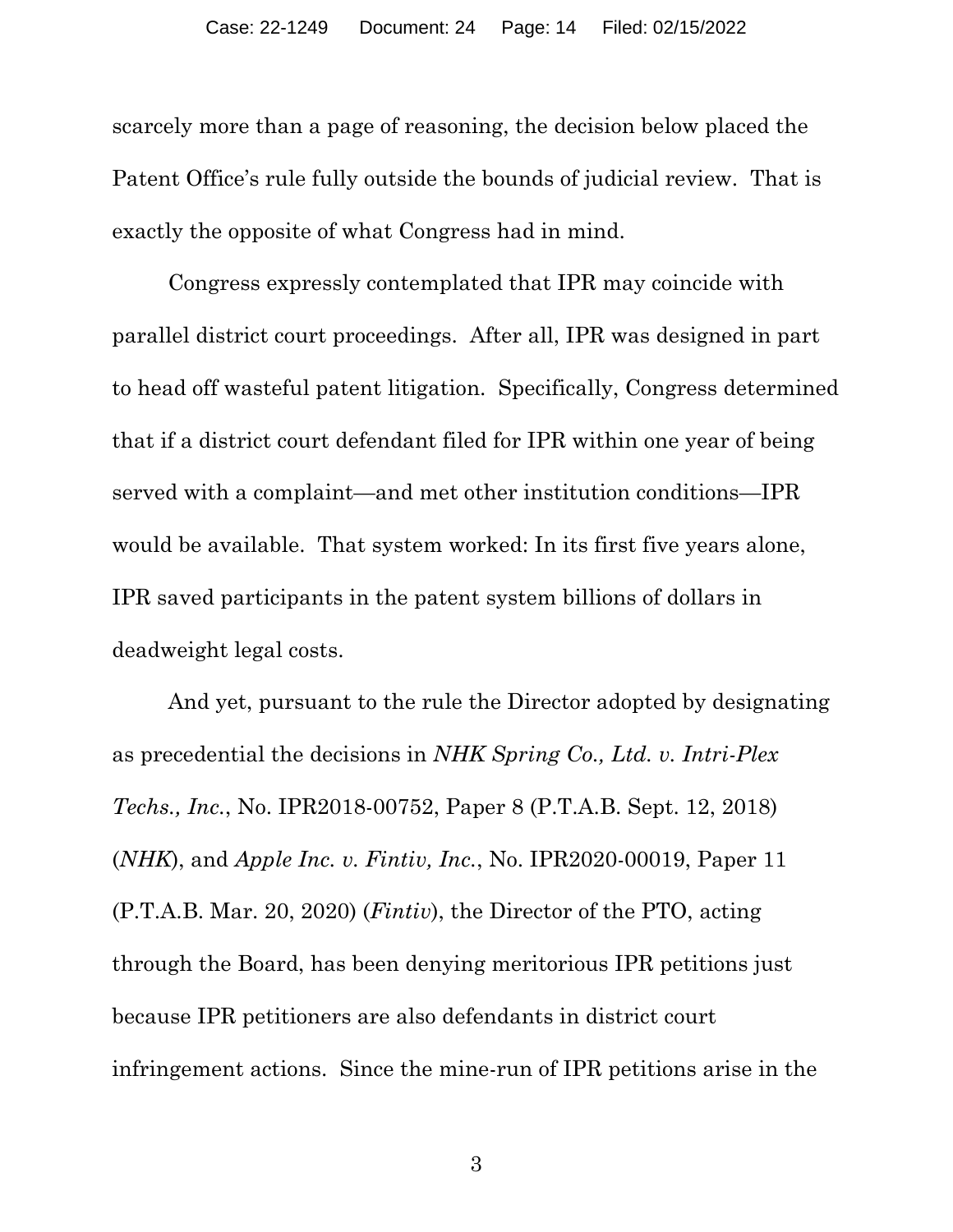context of a parallel infringement action, the *NHK-Fintiv* rule is dispositive in many cases of whether IPR is instituted at all.

As Appellants note, the *NHK-Fintiv* rule contravenes Congress's deliberate decision in the AIA to allow IPR to advance notwithstanding parallel proceedings. Appellants' Br. 5-6. The rule is also arbitrary and capricious and, in any event, required notice-and-comment rulemaking under the APA. Appellants' Br. 6-7. The district court did not reach those serious problems, instead ruling that the *NHK-Fintiv* rule was unreviewable. As Appellants explain, that is wrong. The district court's decision not to address the merits of this case is also consequential: The *NHK-Fintiv* rule is frustrating Congress's aim of providing a more efficient alternative to litigation and yielding unintended and irrational results.

Absent reversal by this Court, the district court's mistaken application of the § 314(d) jurisdictional bar to Appellants' APA claims ensures that the *NHK-Fintiv* rule continues to harm the patent system as a whole. This is not a one-shot refusal to institute a single IPR proceeding. The *NHK-Fintiv* rule raises the costs of challenging poorquality patents where Congress meant to lower them, encourages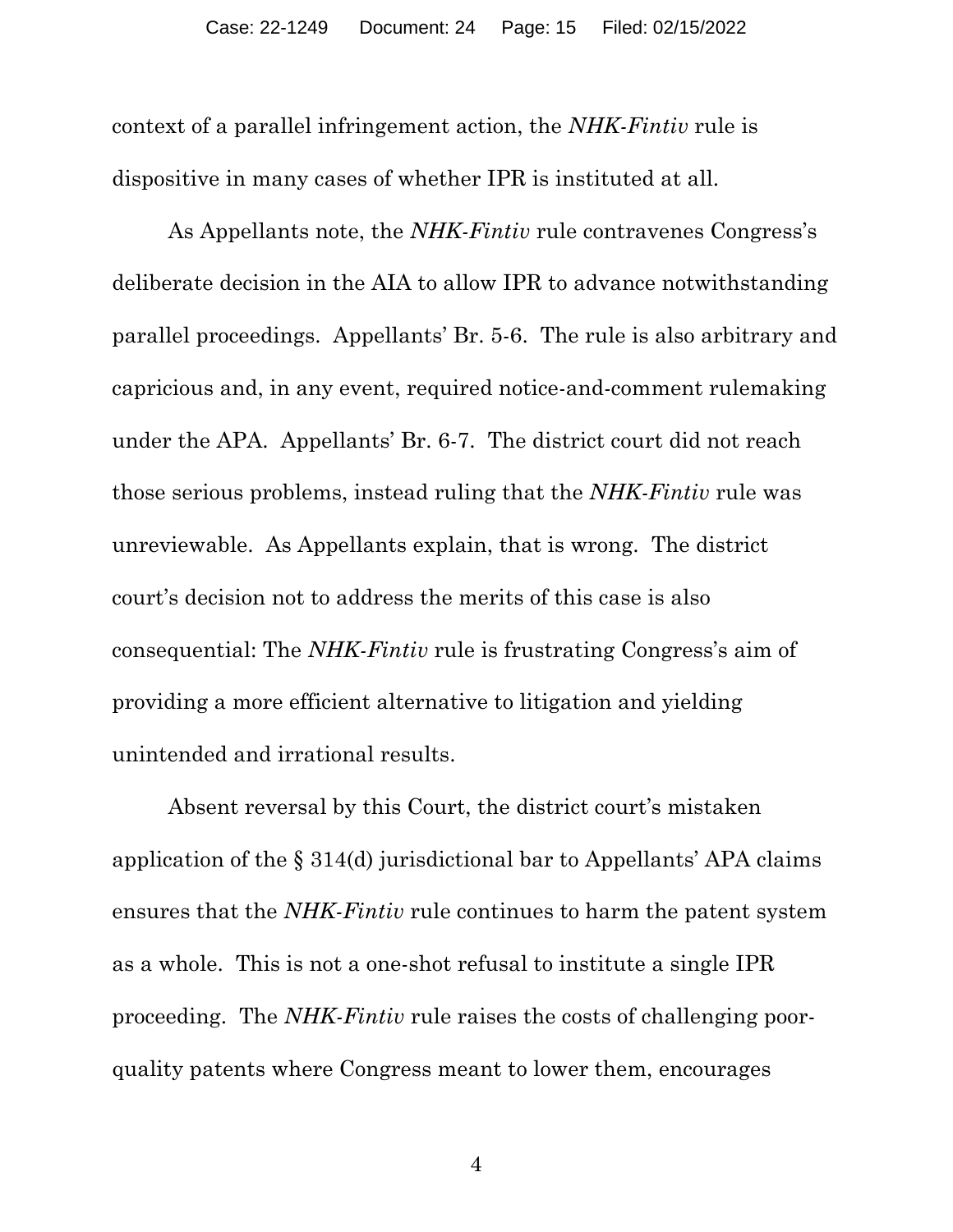gamesmanship and abusive litigation, and ultimately "leav[es] bad patents enforceable." *Thryv, Inc. v. Click-To-Call Techs., LP*, 140 S. Ct. 1367, 1374 (2020). Congress "qualifie[d] any property rights that a patent owner has in an issued patent" with the possibility that they may be subject to cancelation in IPR. *Oil States Energy Servs., LLC v. Greene's Energy Grp., LLC*, 138 S. Ct. 1365, 1375 (2018). By cutting down IPR in circumstances where Congress expressly contemplated that it would take place, the PTO has undermined the patent "scheme" Congress devised—effectively revising the terms of patents themselves. *Id.* at 1376. In other words, the *NHK-Fintiv* rule reshapes the patent system in a way that threatens its integrity and raises constitutional concerns. Congress did not immunize a rule with such far-reaching effects from judicial scrutiny.

#### **ARGUMENT**

<span id="page-15-1"></span><span id="page-15-0"></span>**I. Congress Created IPR For District Court Defendants To Challenge Bad Patents, But The** *NHK-Fintiv* **Rule Locks Them Out.**

### <span id="page-15-2"></span>**A. Congress charged the PTO with addressing serious problems with the patent system through IPR.**

The Constitution assigns Congress the "power" to create and maintain a patent system that "promote[s] the Progress of Science and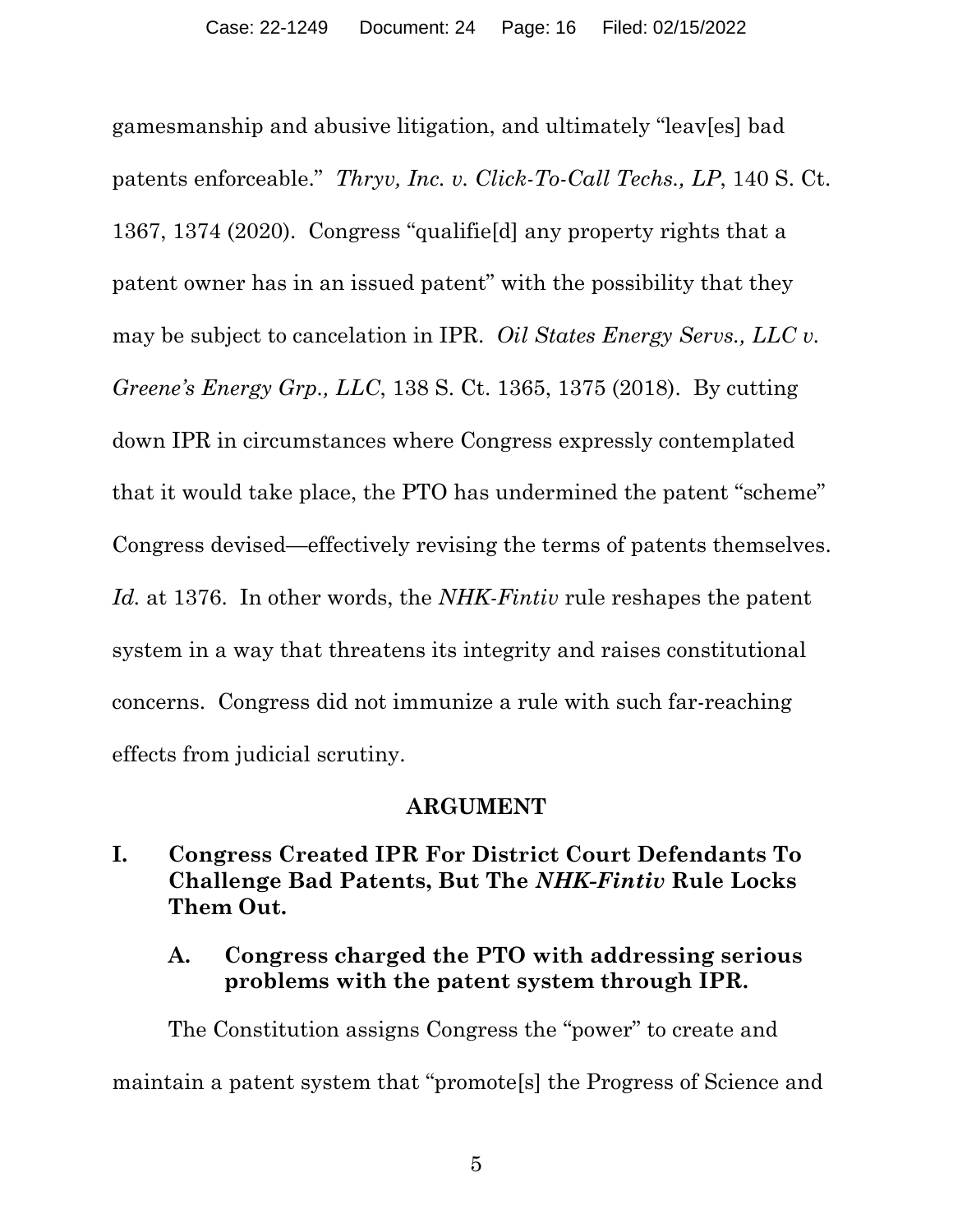useful Arts." *Oil States*, 138 S. Ct. at 1374 (quoting U.S. Const. art. I, § 8, cl. 8). In exercising that power, Congress must strike a "difficult balance between the interest of authors and inventors in the control and exploitation of their writings and discoveries on the one hand, and society's competing interest in the free flow of ideas, information, and commerce on the other hand." *Sony Corp. of Am. v. Universal City Studios, Inc.*, 464 U.S. 417, 429 (1984); *cf. Cuozzo Speed Techs. v. Lee*, 579 U.S. 261, 281 (2016) (explaining tradeoff between "draw[ing] useful information from the disclosed invention" and "tying up … knowledge"). In other words, the charge of Congress is to promote progress, issuing patents only when doing so supports that aim.

Over a decade ago, Congress recognized that "difficult balance" was in trouble. There were too many "bad patents" out there. *See* H.R. Rep. No. 112-98, pt. 1, at 39 (2011) (House Report) (describing "a growing sense that questionable patents are too easily obtained and are too difficult to challenge"); *see also SAS Inst., Inc. v. Iancu*, 138 S. Ct. 1348, 1353 (2018). And the costs of challenging them were extremely high. *Cf.* House Report at 40. Patent Assertion Entities—companies whose only assets are patents acquired from third parties—were taking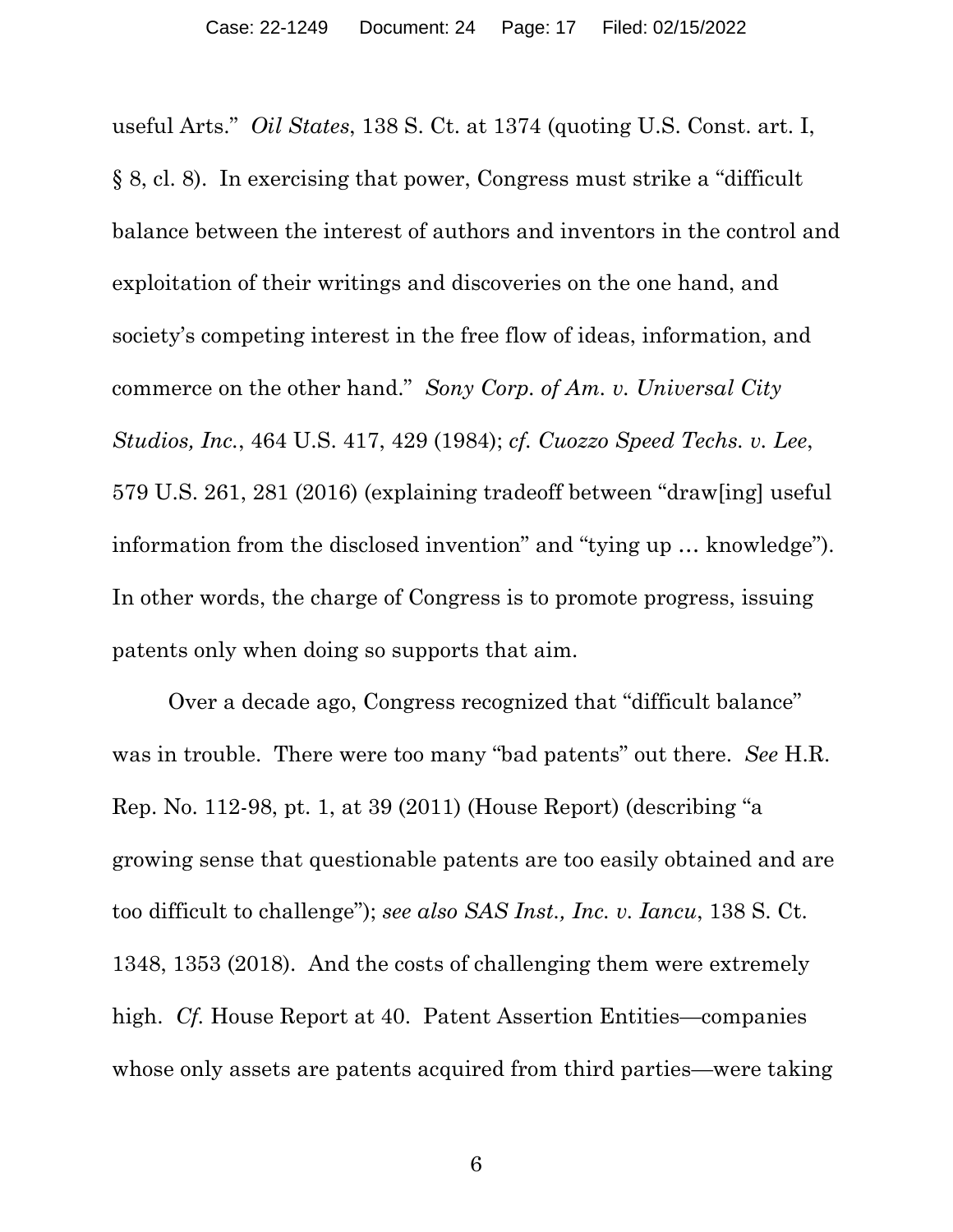advantage of patent prosecution strategies to create thickets of patents they never used, instead only asserting them to generate revenue.

The AIA was Congress's effort to solve that serious problem. The solution it created was IPR, a trial-like "procedure [that] allows private parties to challenge previously issued patent claims" before the Patent Office. *SAS*, 138 S. Ct. at 1352. In putting "questions of patentability" before an administrative agency with the "expertise" a lay jury lacks, Congress expected IPR proceedings to reliably and efficiently arrive at the right result. 157 Cong. Rec. S1352 (2011) (Sen. Udall); *see Thryv*, 140 S. Ct. at 1374. With IPR as an option, companies facing nuisance infringement suits would no longer feel forced to settle due to the high costs of district court litigation; they could instead turn to the Board to quickly, affordably, and reliably cancel patents that the Patent Office never should have issued.

In chapter 31 of Title 35, Congress laid out the factors the Director of the Patent and Trademark Office must and may consider when deciding whether to institute IPRs. *E.g.*, 35 U.S.C. § 314(a) (the Director must consider whether "there is a reasonable likelihood that the petitioner would prevail with respect to at least 1 of the claims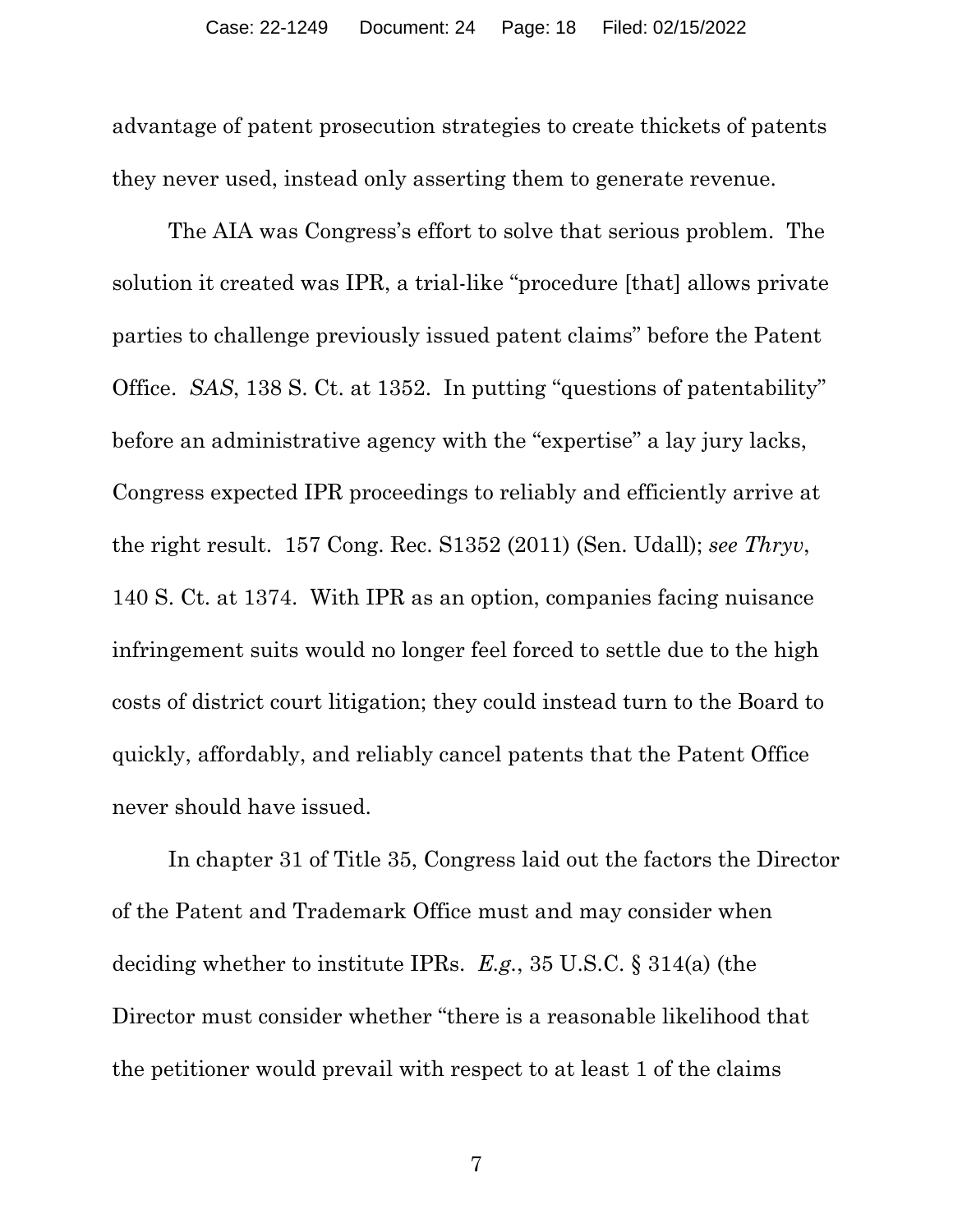challenged in the petition"); *id.* § 325(d) (the Director "may" consider whether "the same or substantially the same prior art or arguments previously were presented to the Office").

Congress chose not to include the progress of a co-pending district court infringement action in that list. To the contrary, Congress expressly provided that a district court defendant could file an IPR petition for an entire year following the initiation of a district court infringement action. *Id.* § 315(b). Only if the defendant waits longer is the agency supposed to deny institution. *Cf.* 35 U.S.C. § 313 (limiting non-institution arguments in the patent owner's preliminary response to "failure of the petition to meet any requirement *of this chapter*" (emphasis added)). Congress considered how IPR and district court litigation would work side by side, and it determined the one-year timeline would best "minimize burdensome overlap between inter partes review and patent-infringement litigation." *Thryv*, 140 S. Ct. at 1375; *see* 157 Cong. Rec. S5429 (2011) (Sen. Kyl) (explaining the § 315(b) time frame was extended from 6 months to 1 year to "afford defendants a reasonable opportunity to identify and understand the patent claims that are relevant to the litigation"). Section 315(b) built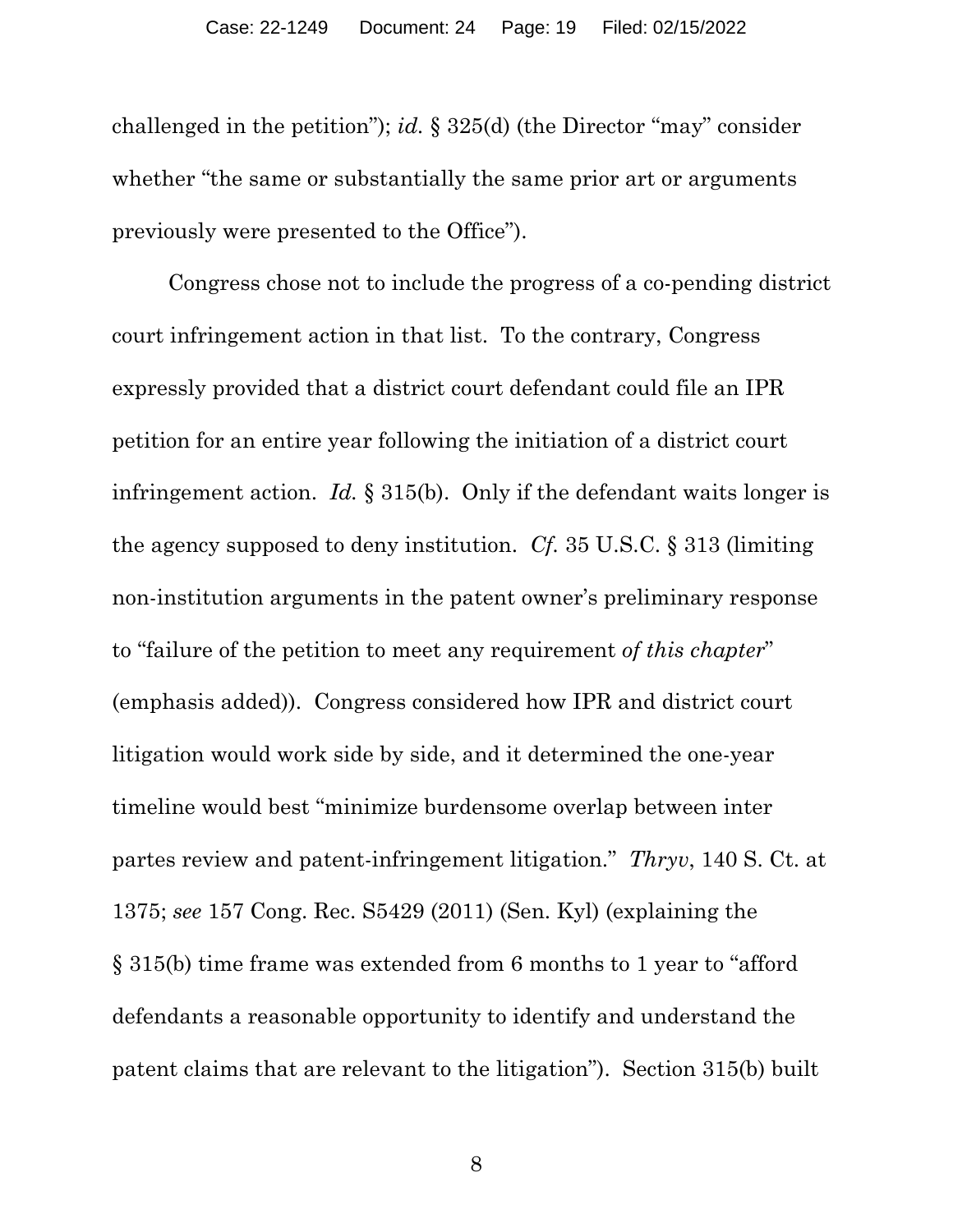in time specifically so that a district court defendant could turn to the Board to efficiently invalidate bad patents asserted against it in court.

Other provisions of the AIA confirm that Congress did not want the Director to consider the progress of district court litigation in institution decisions. *See* Appellants' Br. 11-13. After all, Congress knows how to tell the agency to take account of related actions. It authorized the Director to alter, and even "terminat[e]," an IPR if a related matter is also pending before the PTO. 35 U.S.C. § 315(d). Similarly, it chose to bar institution where a petitioner had previously challenged the patent's validity in a declaratory action, *id.* § 315(a)(1), and to automatically stay declaratory actions if patent challengers file them after petitioning for IPR, *id.* § 315(a)(2). And Congress laid out the preclusive effects of IPR for district court litigation. *Id.* § 315(e). In short, the statute shows that Congress was aware of potential overlap between proceedings—it was no doubt aware, too, of the supposed "rocket dockets" out there—yet Congress specifically chose not to preclude institution on the basis of a parallel district court infringement action.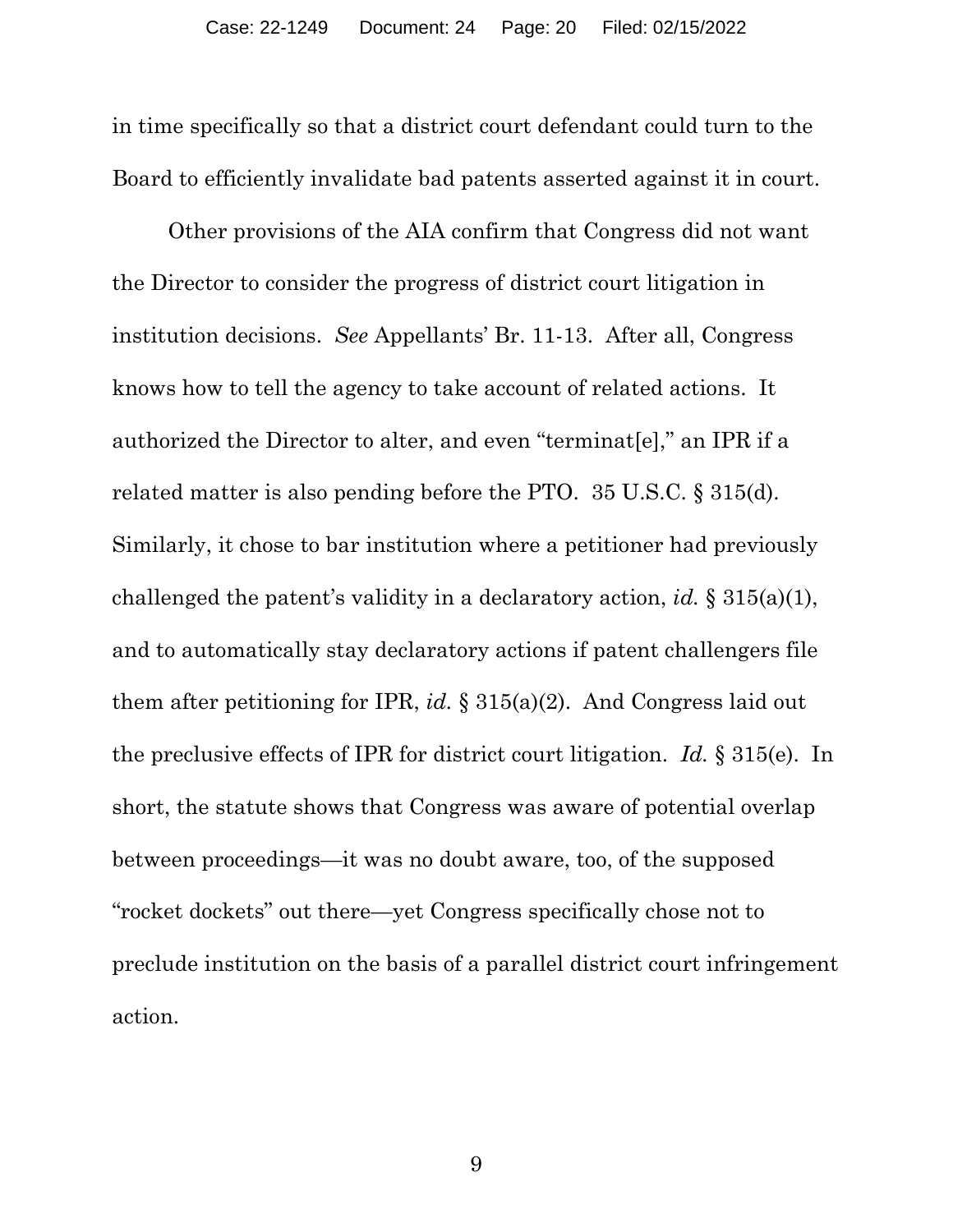For years, that is how IPR worked: District court defendants turned to the Patent Office when faced with bad patent claims. Most instituted petitions—85%—involved a co-pending district court case.[2](#page-20-0) And IPR worked well: The PTO instituted IPRs in response to meritorious petitions and cleared out obstacles to innovation. According to data from the PTO, when an IPR resulted in a final written decision, 68% of the challenged claims were invalidated.[3](#page-20-1) Overall, the PTO reported that only 21% of petitions that ended with a final written decision concluded all challenged claims were rightly patented.[4](#page-20-2)

This Court has recognized the Board's decisions are generally of "high[] quality," too, bearing out Congress's expectation that administrative patent judges' "technical expertise and experience" would give them a comparative advantage over district courts in assessing patent validity. *Arthrex, Inc. v. Smith & Nephew, Inc.*, 941

<span id="page-20-0"></span><sup>2</sup> *See* David Ruschke & William V. Saindon, *Chat with the Chief: An Analysis of Multiple Petitions in AIA Trials* 10, USPTO (Oct. 24, 2017), https://tinyurl.com/y7h9gzzb (reporting that "85% of IPRs in Fiscal Year 2017 have a co-pending district court case").

<span id="page-20-1"></span><sup>3</sup> *See* PTAB, *PTAB Trial Statistics: FY21 End of Year Outcome Roundup* 13, USPTO, https://tinyurl.com/bdhtvzbw.

<span id="page-20-2"></span><sup>4</sup> *PTAB Trial Statistics* 11, *supra*, n.3.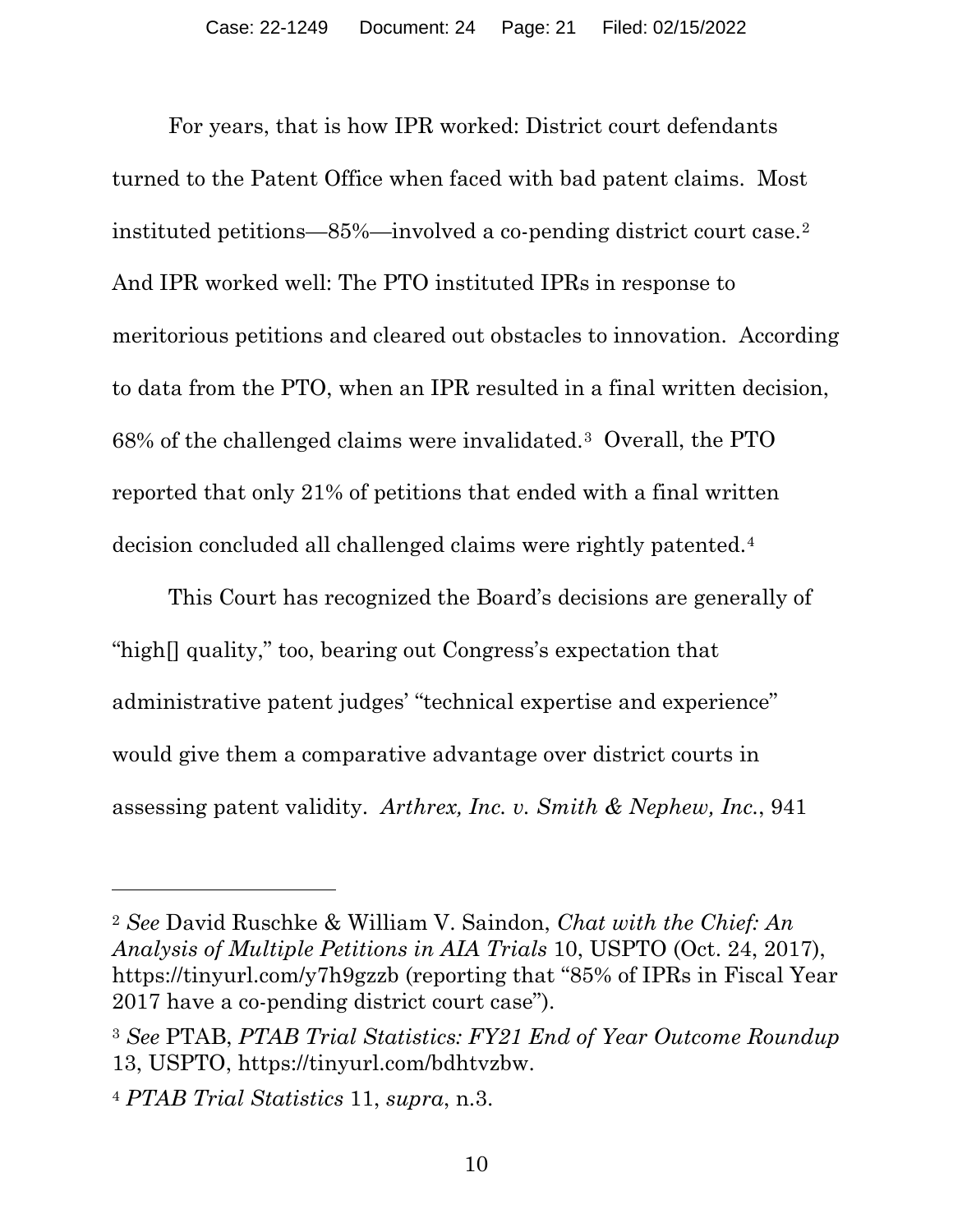F.3d 1320, 1336 (Fed. Cir. 2019), *vacated and remanded sub nom. United States v. Arthrex, Inc.*, 141 S. Ct. 1970 (2021).[5](#page-21-1) Overall, IPR was hailed as "a significant improvement over district court litigation" and

<span id="page-21-0"></span>"clearly" successful "as a means to increase patent quality."[6](#page-21-2) 

# **B. The** *NHK-Fintiv* **rule turns Congress's directive on its head.**

Pursuant to the *NHK*-*Fintiv* rule, the Director of the PTO, acting through the Board, now denies institution of petitions just because petitioners are defendants in district court infringement actions. These denials have nothing to do with the merits of a petition for IPR; if the petitions were not meritorious, they would be denied instead for lack of "a reasonable likelihood that the petitioner w[ill] prevail." 35 U.S.C. § 314(a). The *NHK-Fintiv* rule replaces Congress's bright-line rule *permitting* IPR when parallel infringement litigation is pending with a

<span id="page-21-1"></span><sup>5</sup> *See also* Dan Bagatell, *Fed. Cir. Patent Decisions In 2021: An Empirical Review*, Law360 (Jan. 6, 2022), https://tinyurl.com/yckr4zmn (demonstrating this Court affirms Board decisions at a higher rate than district court decisions).

<span id="page-21-2"></span><sup>6</sup> *See* Sasha Moss et al., *Inter Partes Review as a Means to Improve Patent Quality*, 46 R Street Shorts 1, 4 (Sept. 2017), https://tinyurl.com/yya2n86u.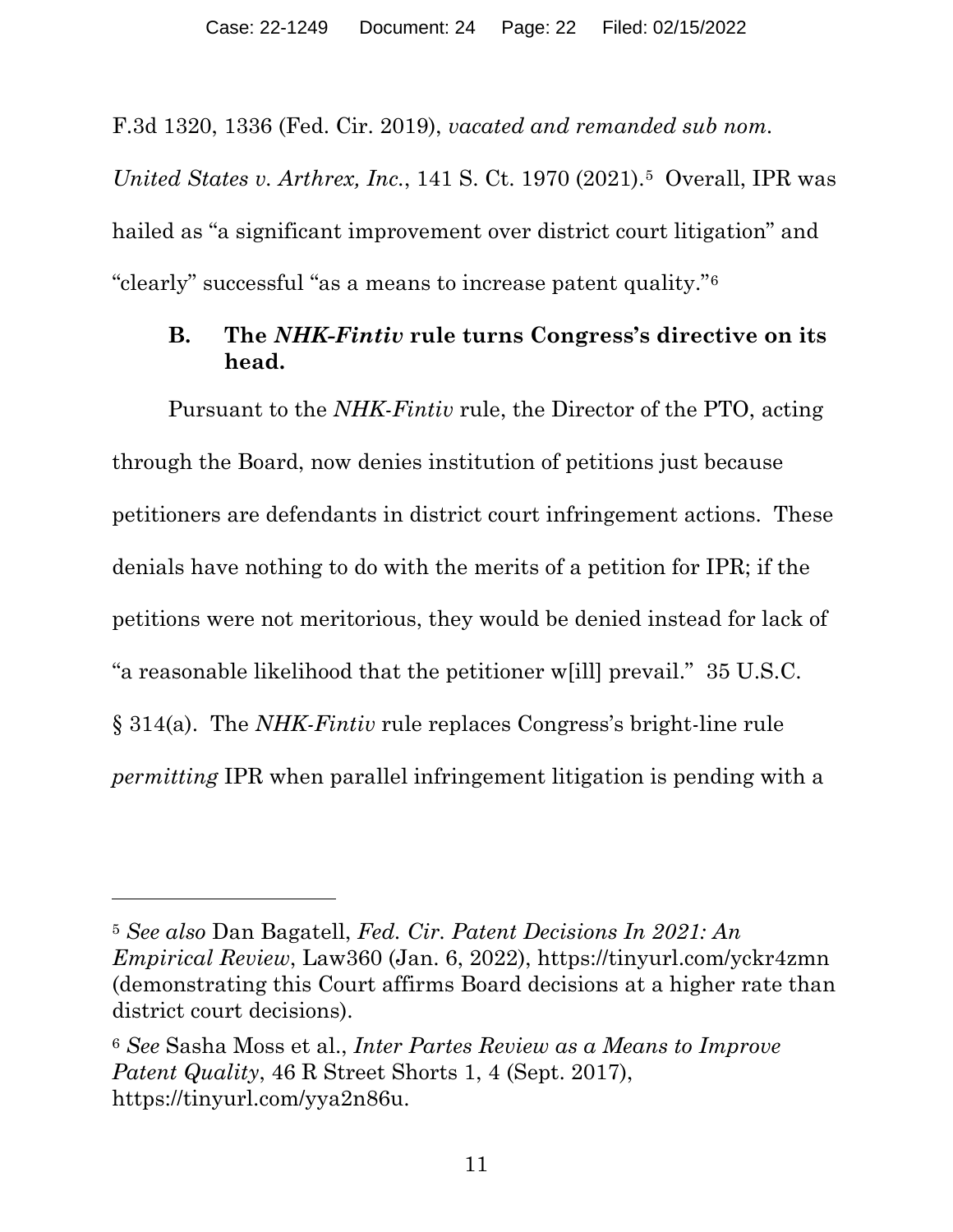speculative, malleable standard that *blocks* IPR because of parallel infringement actions.

But Congress knew—and codified its view—that IPR is more important, not less, when there is co-pending litigation. Nothing in the text of the AIA permits the Director to deny IPR on the basis of copending district court litigation; to the contrary, the AIA contemplates that IPR and district court litigation will operate in tandem. *See*  Appellants' Br. at 11-13; *supra* § I.A. As Administrative Patent Judge (and Board member) Crumbley put it, the *NHK-Fintiv* rule is "contrary to [Congress's] goal of providing district court litigants an alternative venue to resolve questions of patentability." *Cisco Sys., Inc. v. Ramot at Tel Aviv Univ. Ltd.*, No. IPR2020-00123, Paper 14 at 11 (P.T.A.B. May 15, 2020) (dissenting); *id.* (The rule "tip[s] the scales against a petitioner merely for being a defendant in the district court," without any "basis … either in the text of the statute or in the intent of Congress in passing it.").

The prior Director's decision to deny IPRs based on co-pending litigation quickly created harmful effects on the patent system. IPR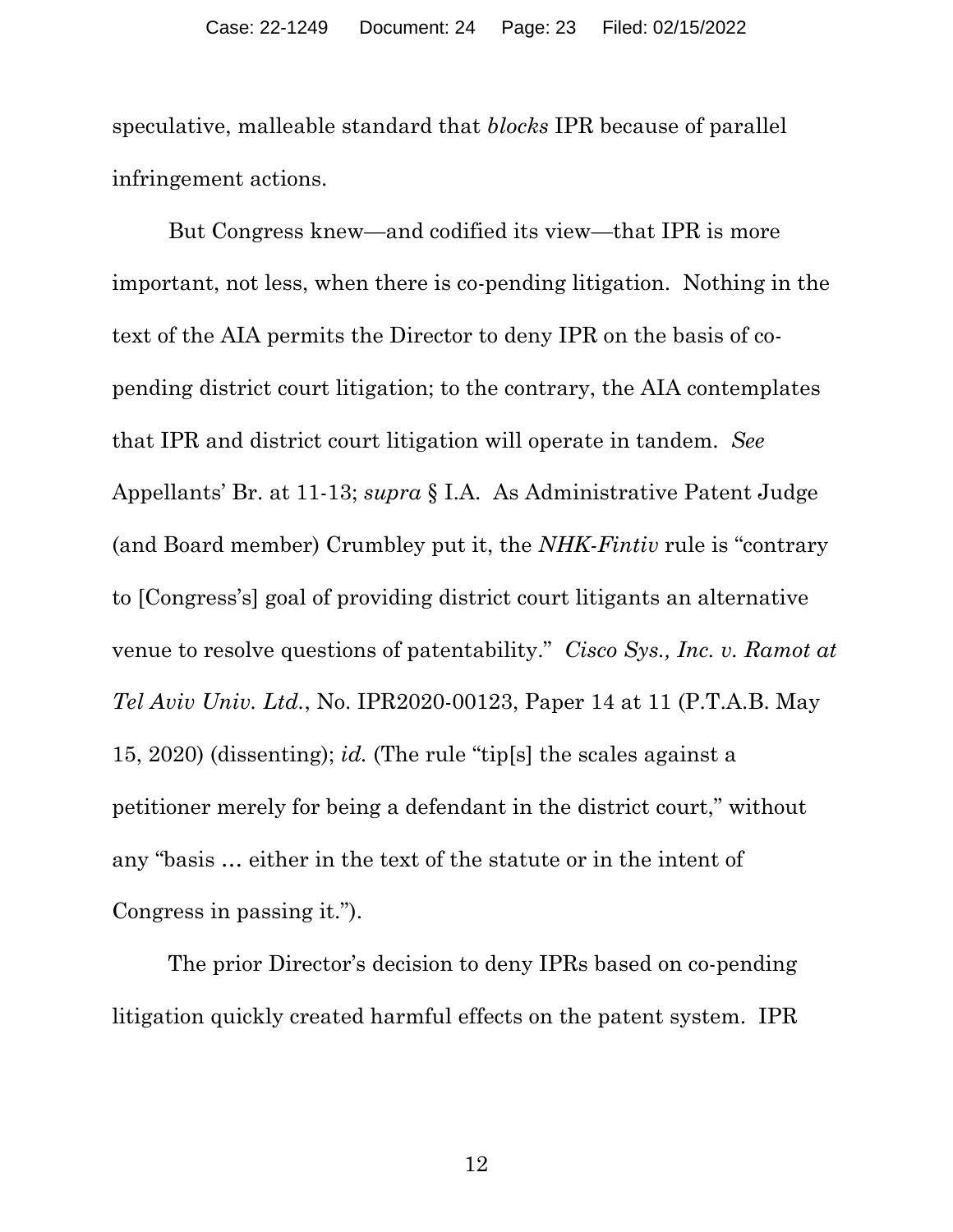institutions have plummeted,[7](#page-23-0) thanks largely to the rule. The *NHK-Fintiv* rule has deterred many petitioners, some *amici* included, from even turning to IPR to challenge invalid patents in many instances. Many accused infringers have opted not to preview their detailed invalidity arguments in an IPR petition, knowing that the petition is unlikely to be granted. And when they do file IPR challenges, they face steep denial rates. In the first three quarters of 2021, procedural denials accounted for almost 40% of all denials, and 73% of those were based on *NHK-Fintiv*.[8](#page-23-1)

The Director is applying the rule more capriciously than ever. Even a former Acting Director of the PTO has decried the rule for creating "an unprecedented degree of chaos and uncertainty."[9](#page-23-2) The Director has been denying institution where the related proceedings include cases that do not even involve the petitioner. *See Mylan Labs.*

<span id="page-23-0"></span><sup>7</sup> *See, e.g.*, *Institution Rates Continue Their Downward Slide as NHK-Fintiv Rule Limits IPR Access*, Rational Pat. (Oct. 20, 2021), https://tinyurl.com/yckryfzp.

<span id="page-23-1"></span><sup>8</sup> *See PTAB Uses Discretion, Fintiv to Deny Petitions 38% in 2021 to Date*, Unified Pats. (Sept. 22, 2021), https://tinyurl.com/587ke9cr.

<span id="page-23-2"></span><sup>9</sup> *See* Joseph Matal, *PTAB Discretionary Denials Are Unpredictable and Illegal*, Law360 (Dec. 13, 2021), https://tinyurl.com/2p8c3684.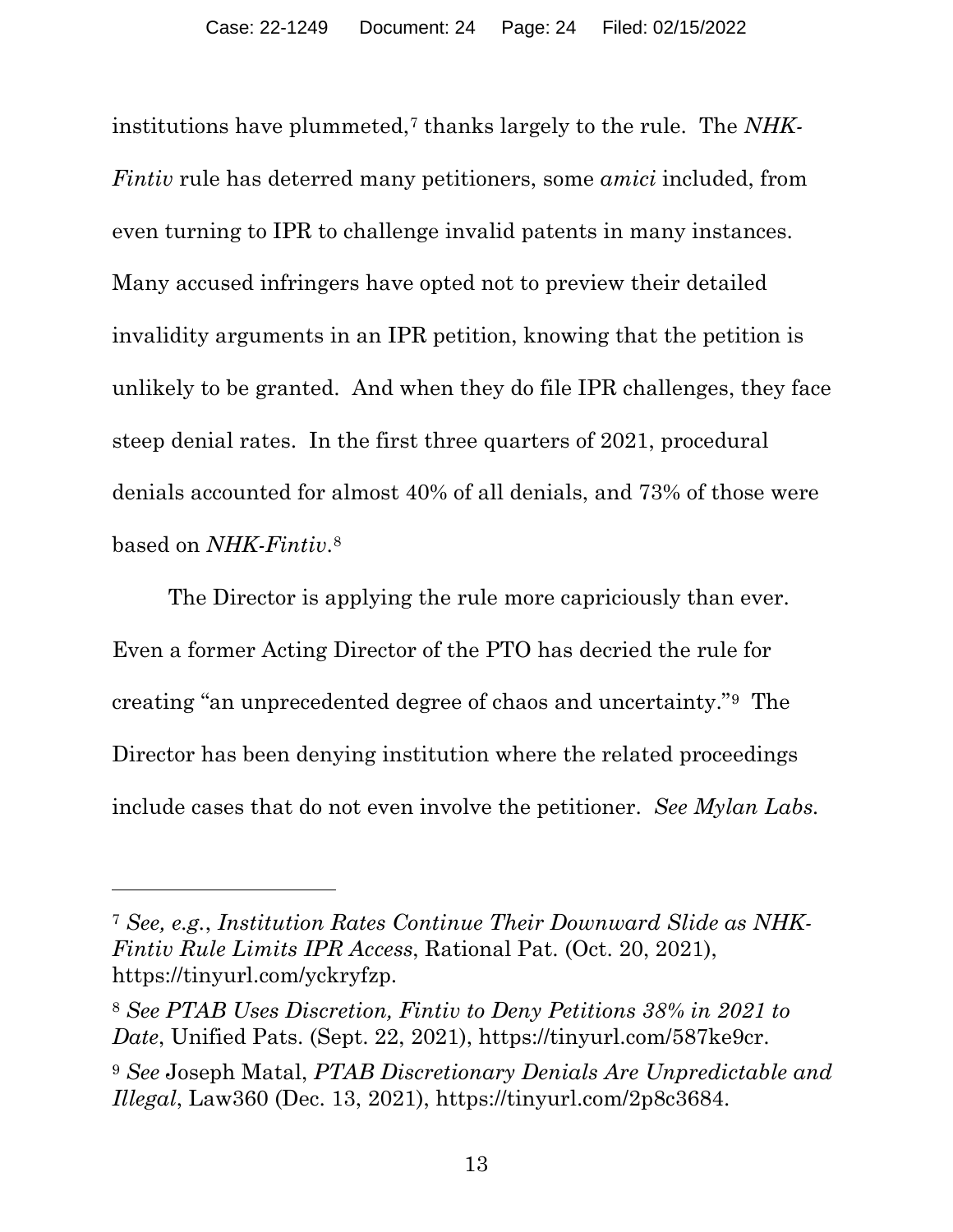*Ltd. v. Janssen Pharm. NV*, No. IPR2020-00440, Paper 17 at 13-14, 16- 17, 19 (P.T.A.B. Sept. 16, 2020); *Fitbit, Inc. v. Philips N. Am. LLC*, No. IPR2020-00828, Paper 13 at 10-12, 15-16 (P.T.A.B. Nov. 3, 2020).

The Director has also extended the *NHK-Fintiv* rule to investigations in the International Trade Commission (ITC), which lacks the legal authority to cancel invalid patent claims. *See, e.g.*, *Comcast Cable Commc'ns., LLC v. Rovi Guides, Inc.*, Nos. IPR2020- 00800, IPR2020-00801, IPR2020-00802, Paper 10 (P.T.A.B. Oct. 22, 2020). In fact, in 2021, institution was repeatedly denied because of ITC decisions expected to precede the Board's final decision only by a matter of weeks.[10](#page-24-0) This is highly inefficient: When the Board defers to a tribunal that cannot actually invalidate patent claims, parties must still engage in costly district court proceedings to finally cancel the bad patents.

 To make matters worse, "while early trial dates remain the most important factor" under *NHK-Fintiv*, "they are no longer a reliable predictor of whether institution will be granted or denied."[11](#page-24-1) Last year,

<span id="page-24-0"></span><sup>10</sup> *See* Matal, *supra*, n.9 (collecting cases).

<span id="page-24-1"></span> $11$  *Id.*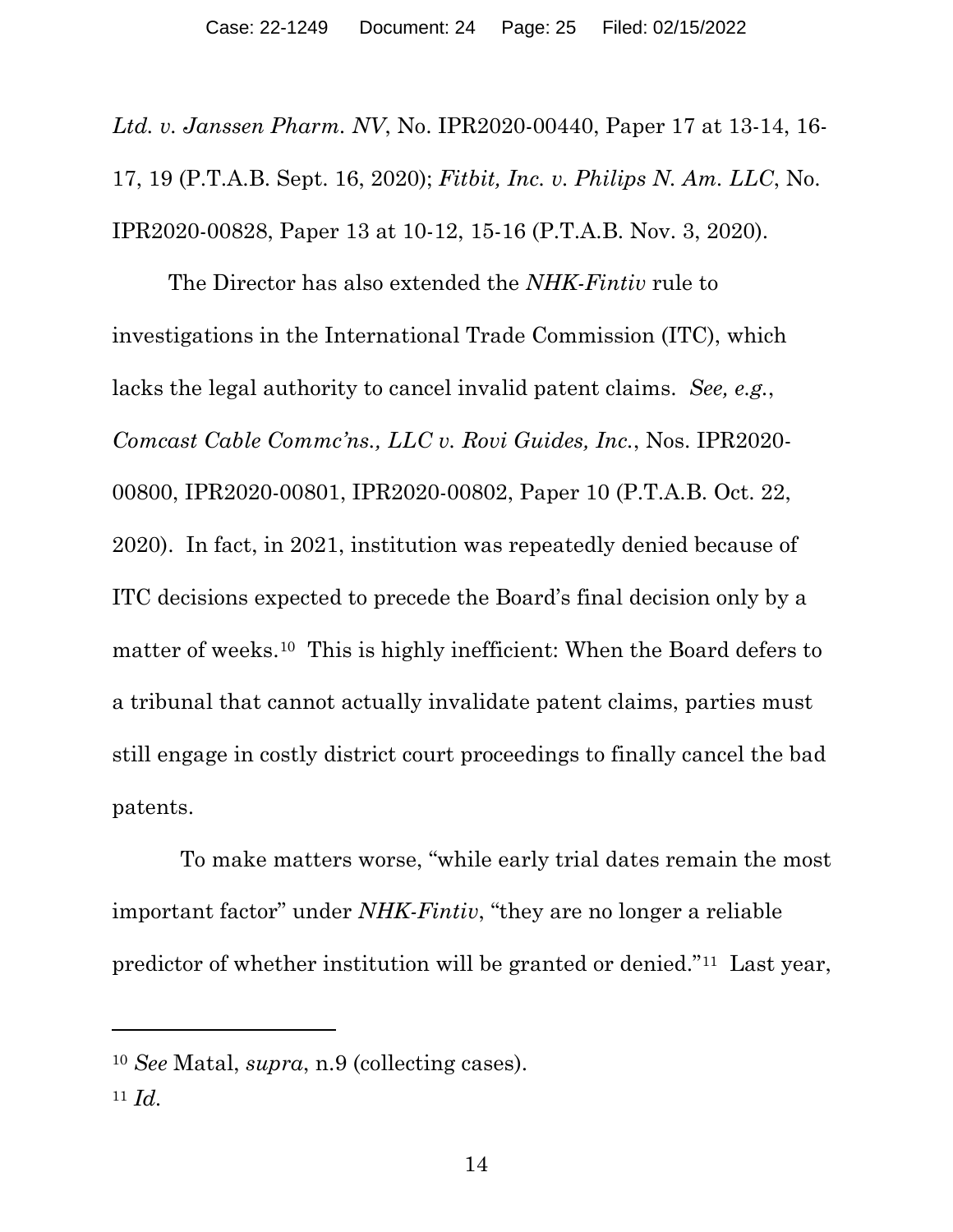the Director instituted IPRs where the district court trial was scheduled to precede the Board's final written decision by three to eleven months—and denied institution where trial was scheduled to precede the Board's final written decision by the same lead time of three to eleven months.[12](#page-25-0) The longer the *NHK-Fintiv* rule has stayed on the books, the less predictable the Director's application of the rule has become.

Congress created IPR to efficiently clear bad patents from the path of innovation. The *NHK-Fintiv* rule, however, effectively "eliminat[es]" IPR "as a viable alternative to challenging patents in litigation."[13](#page-25-1) The rule has been applied in an increasingly expansive and unpredictable way, leaving petitioners with no reliable way to challenge patent validity as the AIA contemplates. Congress did not empower the Director to disregard its will, immune from judicial review. *See* Appellants' Br. 28-33, 43-46.

<span id="page-25-0"></span><sup>12</sup> *Id.* 

<span id="page-25-1"></span><sup>13</sup> Josh Landau, *PTAB Denies IPR Petitions Filed Less Than One Month After Lawsuit*, Pat. Progress (Nov. 19, 2020), https://tinyurl.com/2p97prtd.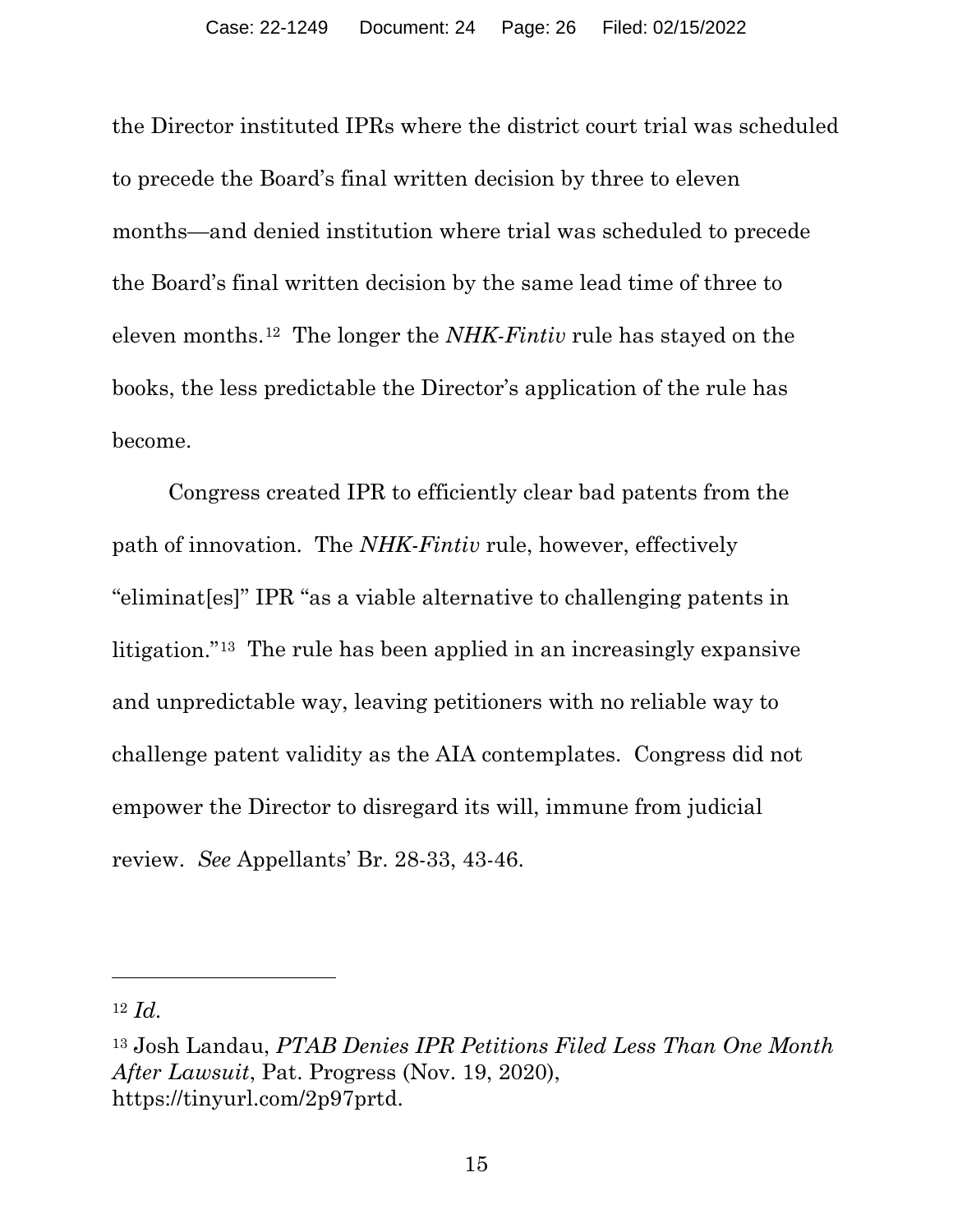#### <span id="page-26-1"></span><span id="page-26-0"></span>**II. The** *NHK-Fintiv* **Rule Raises Constitutional Concerns.**

### **A. The** *NHK-Fintiv* **rule undermines Congress's authority.**

The *NHK*-*Fintiv* rule constitutes such a significant departure from the patent scheme devised by Congress, it raises separation-of-powers concerns. By effectively foreclosing IPR in the event of parallel district court litigation, the PTO has rewritten the terms of the public franchises conferred by Congress. And by ceding power over the adjudication of patent validity to the Judiciary, the PTO has upset the balance of power between Congress, the Executive, and the Courts. Because the *NHK-Fintiv* rule implicates constitutional questions, the district court's justiciability ruling is particularly implausible. *See Elgin v. Dep't of Treasury*, 567 U.S. 1, 9 (2012) (noting that a "heightened showing" is required to determine that "Congress intends to preclude judicial review of constitutional claims" (quoting *Webster v. Doe*, 486 U.S. 592, 603 (1988))).

The granting of patents is a "constitutional function[]," *Oil States*, 138 S. Ct. at 1374, vested by the Framers in the Legislative Branch. *See* Art. I, § 8, cl. 8. In exercising this function, Congress determined that the possibility of post-grant IPR would be one of the "conditions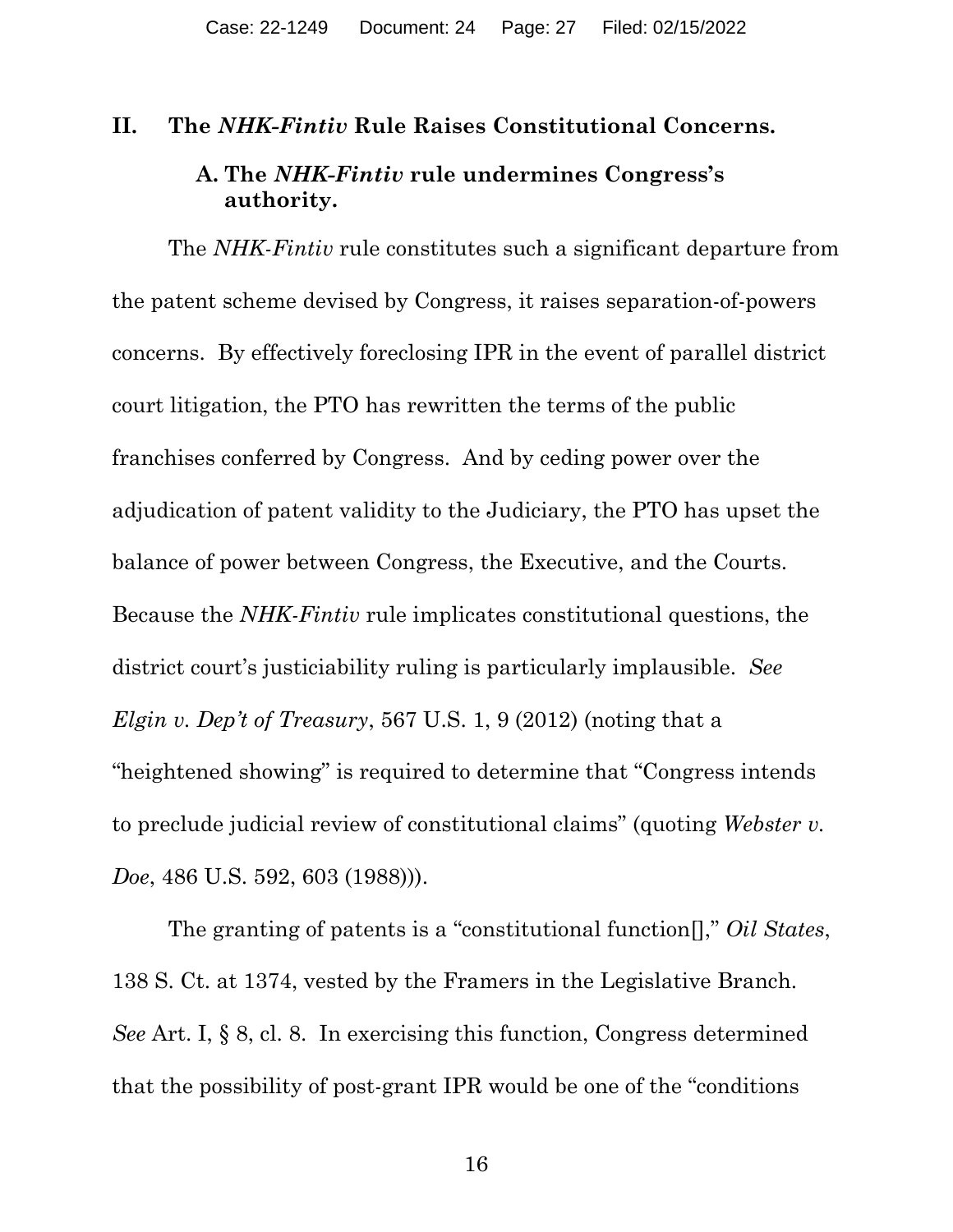and tests for patentability." *Oil States*, 138 S. Ct. at 1377. That is, the "public franchise" bestowed on a patent owner by Congress comes with strings attached: The patent is only "granted subject to the qualification that the PTO has 'the authority to reexamine—and perhaps cancel—a patent claim'" in IPR. *Id.* at 1373-74 (quoting *Cuozzo*, 136 S. Ct. at 2137).

Yet by drastically reducing the availability of IPR, the PTO has altered the terms of patent grants, contrary to the will of Congress. This the Constitution will not permit. *Cf. Youngstown Sheet & Tube Co. v. Sawyer*, 343 U.S. 579, 637 (1952) (Jackson, J., concurring) (finding Executive power at its lowest ebb where it "takes measures incompatible with the expressed or implied will of Congress"). The PTO lacks any authority—let alone the unreviewable authority the Director claims—to revise the terms under which patents are granted by Congress. Although the AIA vests the Director with a certain amount of discretion over decisions to institute IPR, that does not permit the PTO to "exceed its statutory bounds." *SAS*, 138 S. Ct. at 1352; *see*  Appellants' Br. 13. Under the Constitution, authority to confer and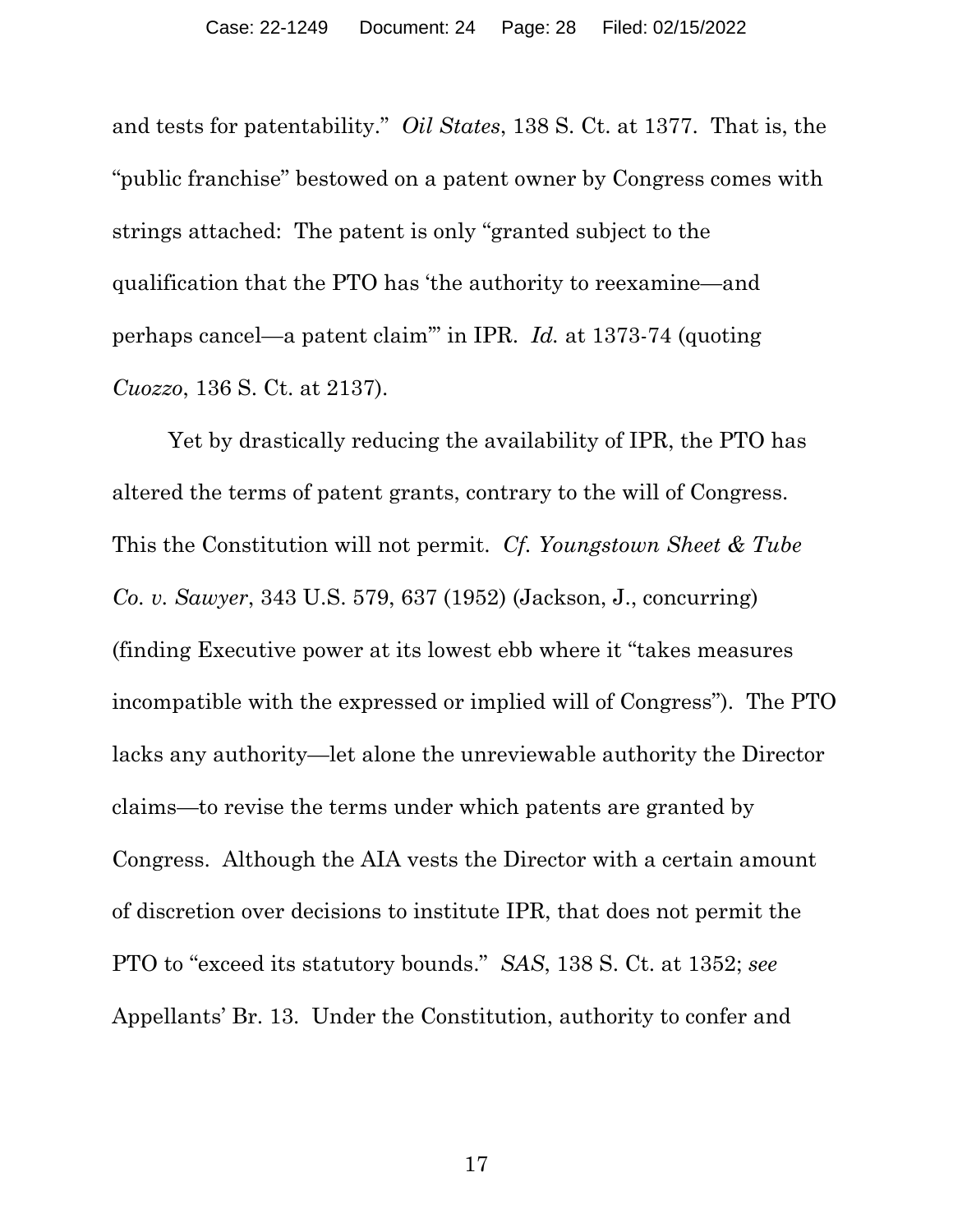define the scope of patents, including the conditions under which they might be withdrawn, belongs to Congress alone.

Moreover, under the *NHK*-*Fintiv* rule, the PTO has abdicated its power to adjudicate patent validity, leaving that job to the Judiciary. But that is not the allocation of power chosen by Congress. Congress is entitled to either "reserve to itself the power to decide [patent validity],' 'delegate that power to executive officers,' or 'commit it to judicial tribunals.'" *Oil States*, 138 S. Ct. at 1378. The IPR scheme in the AIA reflects a careful calibration of those options on the part of Congress. With the *NHK*-*Fintiv* rule, however, the PTO has supplanted Congress's decision—reshuffling the allocation of power between itself and the courts.

While Congress has always permitted the Judiciary to adjudicate patent validity in the context of litigation, IPR is not a "surrogate for court proceedings." *Cuozzo*, 579 U.S. at 278-79. "[T]he purpose of [IPR] is not quite the same" as the purpose of litigation—IPR not only "resolve[s] concrete patent-related disputes among parties," but also keeps "patent monopolies … within their legitimate scope." *Id.* at 279- 80 (quotation marks omitted). IPR, unlike district court litigation,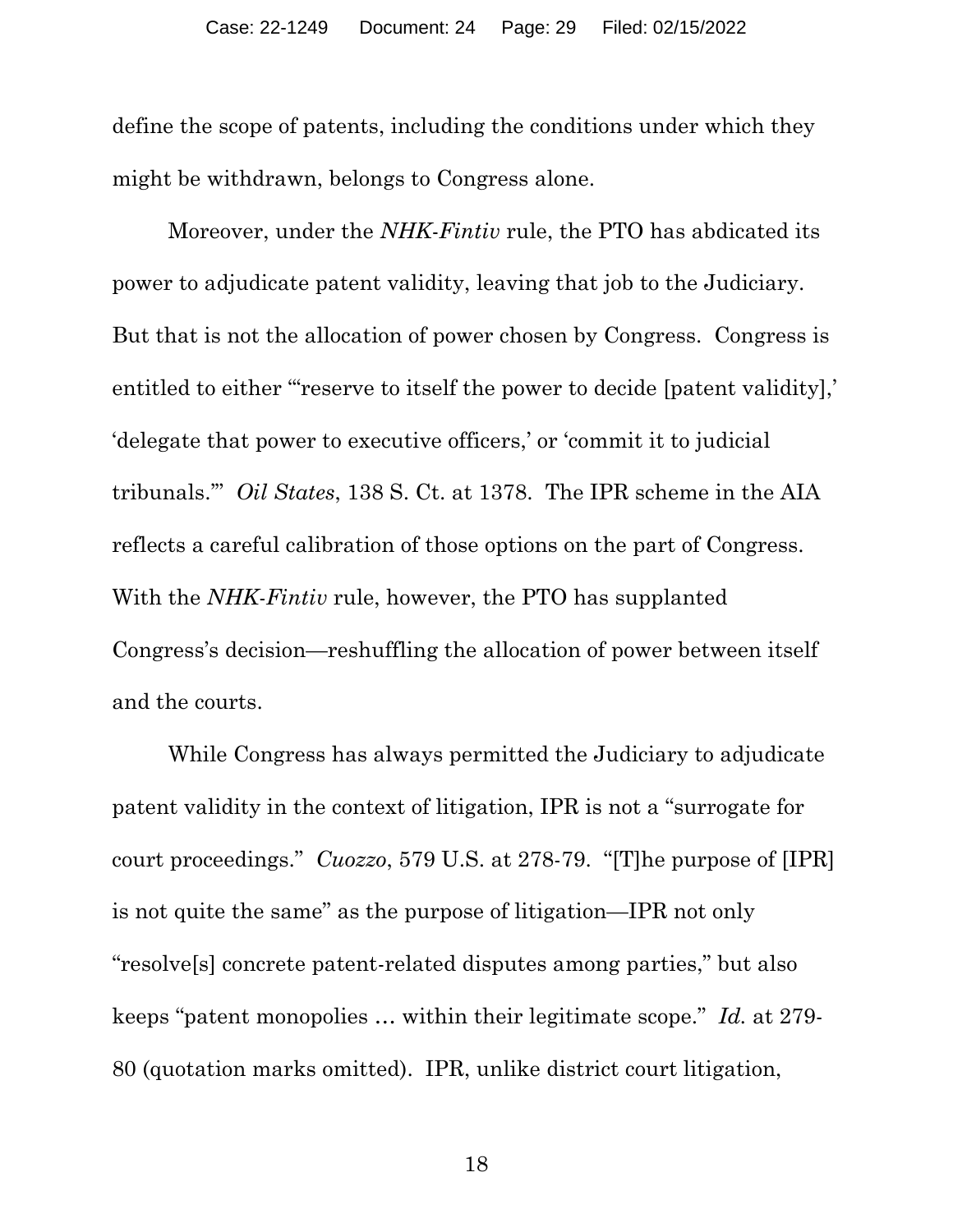"involves the same interests as the determination to grant a patent in the first instance." *Oil States*, 138 S. Ct. at 1374. In other words, Congress "reserved the PTO's authority" for a particular role within the patent system. *Id.* at 1373. And it is incumbent on the PTO "to give effect to the constitutional standard by appropriate application … of the statutory scheme of the Congress." *Graham v. John Deere Co.*, 383 U.S. 1, 6 (1966). Instead, with the *NHK*-*Fintiv* rule, the PTO has abdicated its duties.

By purporting to shift responsibility for validity decisions from the PTO to the courts, the *NHK-Fintiv* rule improperly arrogates to the agency the power to define the bounds of its own authority. Courts have long recognized that a branch of government may attempt to "disguise … responsibility for … [its] decisions" by handing them over to another branch. *Gundy v. United States*, 139 S. Ct. 2116, 2135 (2019) (Gorsuch, J., dissenting) (discussing the legislative non-delegation doctrine) (ellipsis in original). And if anything, the *NHK*-*Fintiv* rule constitutes "[a] significant enlargement of the [PTO's] authority." Emily N. Weber, *Balancing Purpose, Power, and Discretion Between Article III Courts and the Patent Office*, 86 Mo. L. Rev. 1019, 1032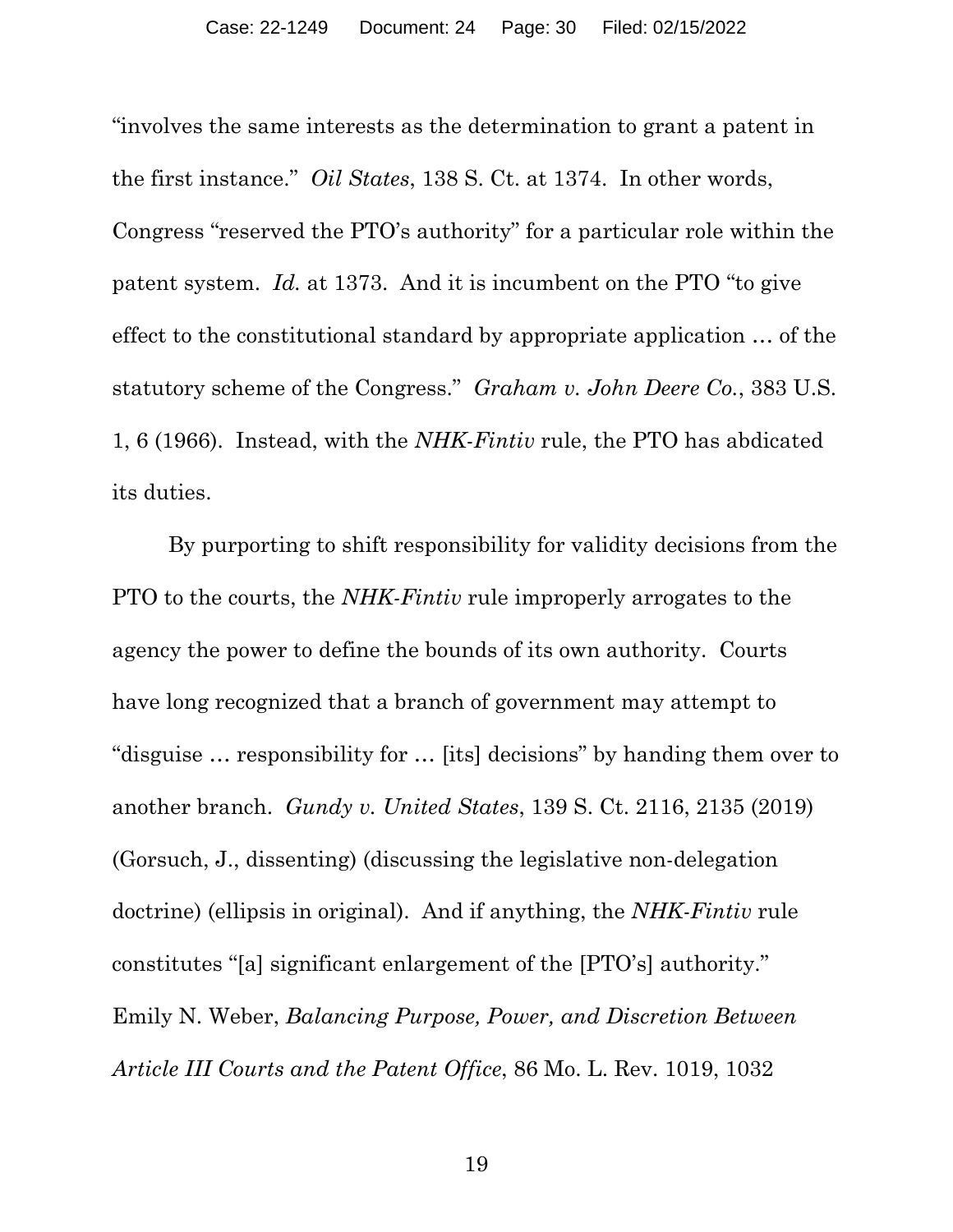(2021). The discretion the PTO has claimed "departs from the intent of the legislature" and "cultivates the Director's position as one of significant influence and control." *Id.* at 1042.

The Supreme Court has "not hesitated to strike down" legal rules, like the *NHK*-*Fintiv* rule, that "undermine the authority … of one or another coordinate Branch." *Mistretta v. United States*, 488 U.S. 361, 382 (1989)*.* This Court should not immunize from scrutiny the PTO's challenge to Congress's patent power.

### <span id="page-30-0"></span>**B. The** *NHK-Fintiv* **rule is fundamentally at odds with the AIA and the Progress clause.**

The *NHK-Fintiv* rule also runs headlong into the premise of the patent grant contemplated in the Constitution: promoting "Progress of Science and useful Arts." U.S. Const. Art. I § 8, cl. 8. IPR eliminates patents that were invalid from the start, but the result of the *NHK-Fintiv* rule is to "leav[e] bad patents enforceable." *Thryv*, 140 S. Ct. at 1374; *see supra* 12-15.

"[T]he Board's inter partes review protects 'the public's paramount interest'" in properly-issued patents. *Oil States*, 138 S. Ct. at 1374 (quoting *Cuozzo*, 136 S. Ct. at 2144). Put simply, the culling process of IPR is critical because bad patents stifle "Progress." Patents remove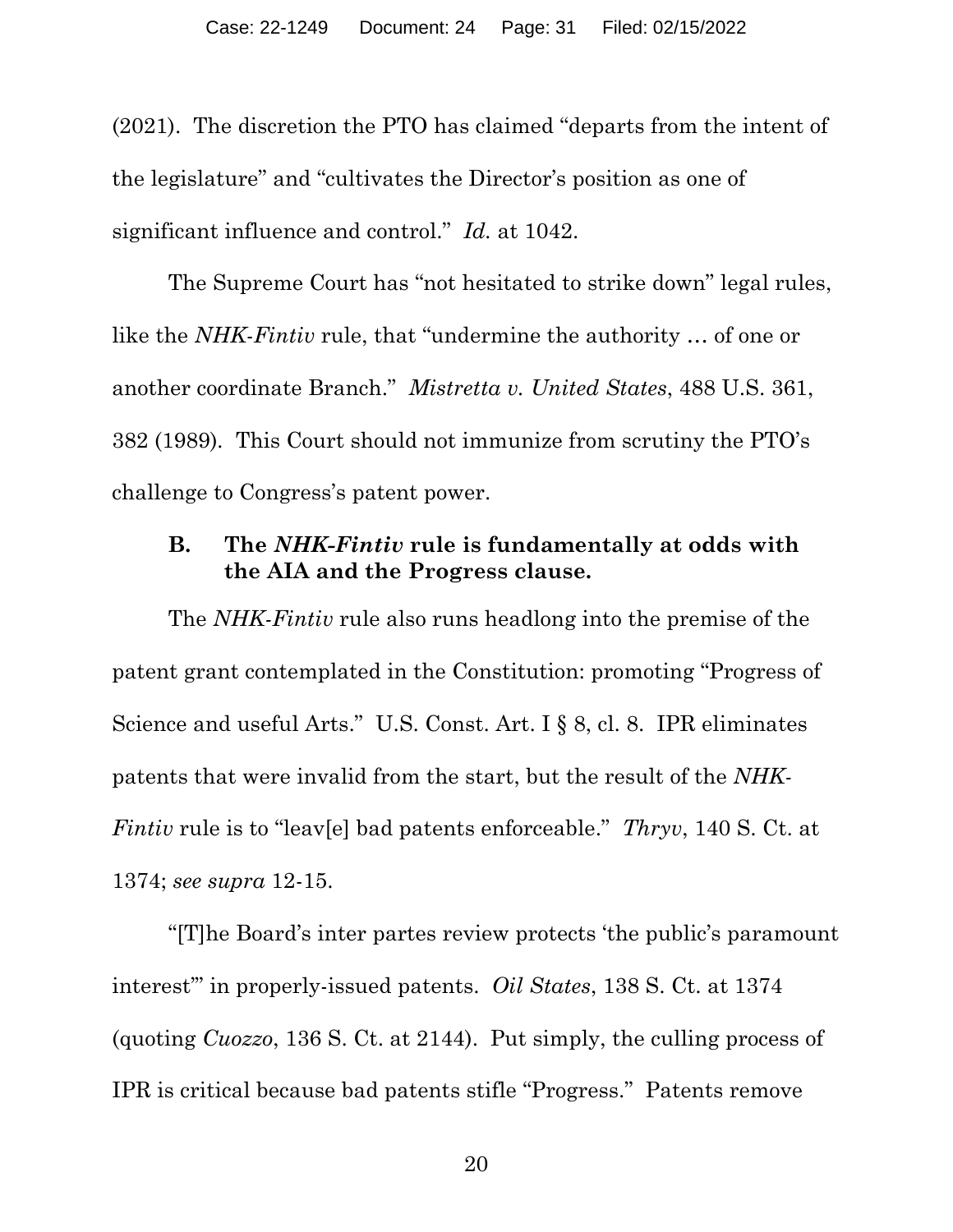"knowledge from the public domain," *Graham*, 383 U.S. at 6, and that cost is worthwhile only if balanced by the benefit of innovation. But bad patents monopolize public knowledge without offering any benefit in return, in fact blocking others from innovating in the field. The Supreme Court has been clear that IPR, no less than initial patent grants, bears on those important constitutional aims. *Oil States*, 138 S. Ct. at 1374.

Congress created IPR in the exercise of its constitutional duty to promote scientific progress. House Report at 40. It knew, too, that "overpatenting" results in the "diminishment of competition." *Thryv*, 140 S. Ct. at 1374. By rewarding and retrenching the abusive tactics of Patent Assertion Entities and blunting the best tool for invalidating dubious patents, the *NHK-Fintiv* rule undermines the most basic aim of the AIA: to "improve patent quality." House Report at 40. This is of particular concern to the *amici* companies, which hold vast patent portfolios. But it is a problem for everyone: Poor-quality patents and litigation abuse diminish investor confidence in patent rights, crowd out real innovation, and ultimately threaten the United States' "competitive edge in the global economy." House Report at 40.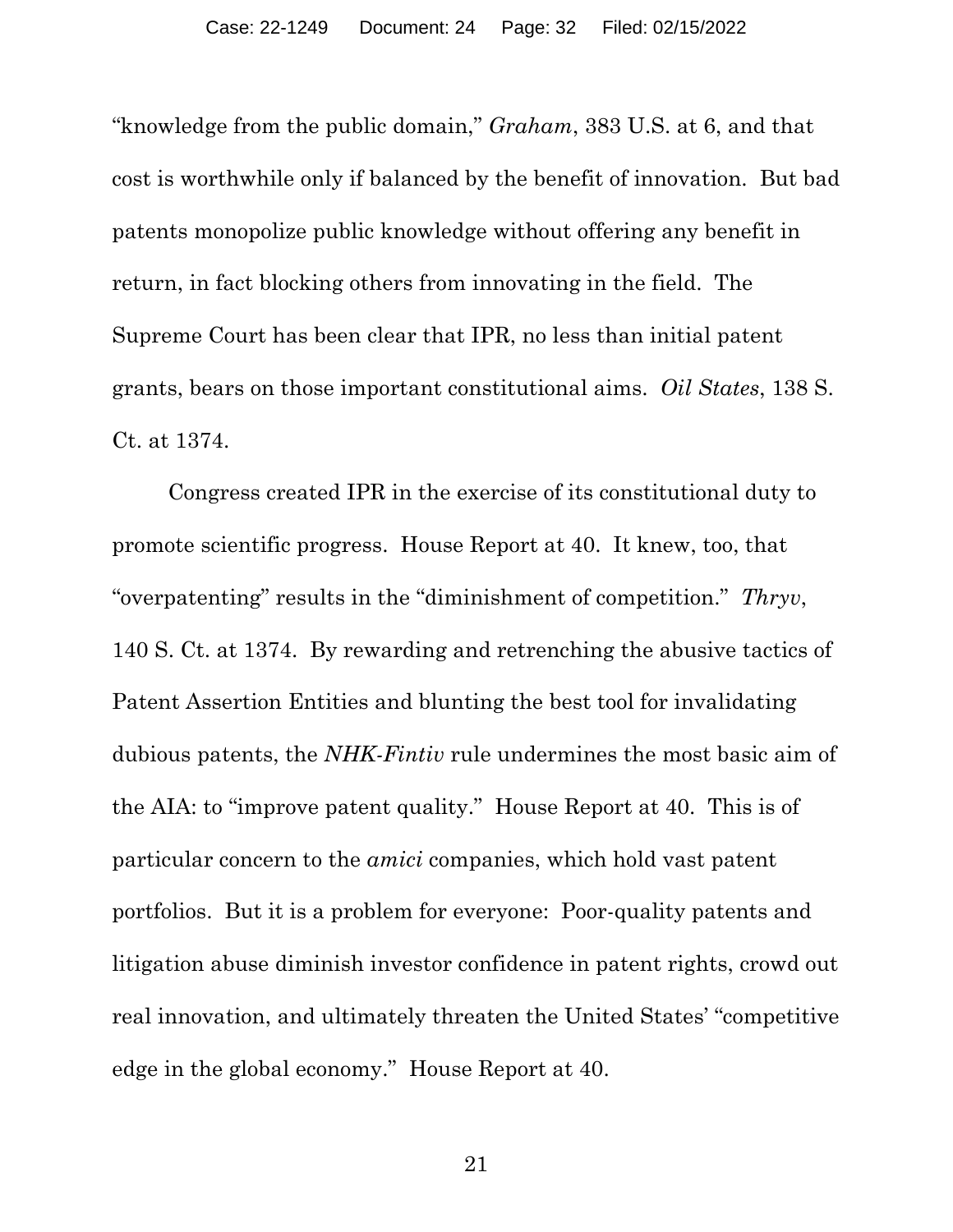While the Director claims it is within his discretion not to institute meritorious IPRs based on various policy goals, neither Congress nor the Constitution permits his approach. IPR serves an

important constitutional function that should not be ignored.

# <span id="page-32-0"></span>**III. The** *NHK-Fintiv* **Rule Is Destructive For The Patent System.**

In the face of those serious concerns, the Director has justified the *NHK-Fintiv* rule on the grounds that it advances the "efficiency and integrity of the system." *Fintiv*, Paper 11 at 6. In fact, it does just the opposite.

# <span id="page-32-1"></span>**A. The** *NHK-Fintiv* **rule undermines the efficiency of the patent system.**

To start, the NHK-Fintiv rule does not enhance the "efficiency … of the system." *Fintiv*, Paper 11 at 6; *see* Appellants' Br. 5. As a former Acting Director recently put it, the "efficiency" rationale is "ironic, given that one of the more substantial drains on the board's resources these days" is the *NHK-Fintiv* rule itself.[14](#page-32-2)

In the first place, Congress already decided that opening doors to IPR within one year of being served with a district court complaint, not

<span id="page-32-2"></span><sup>14</sup> Matal, *supra*, n.9.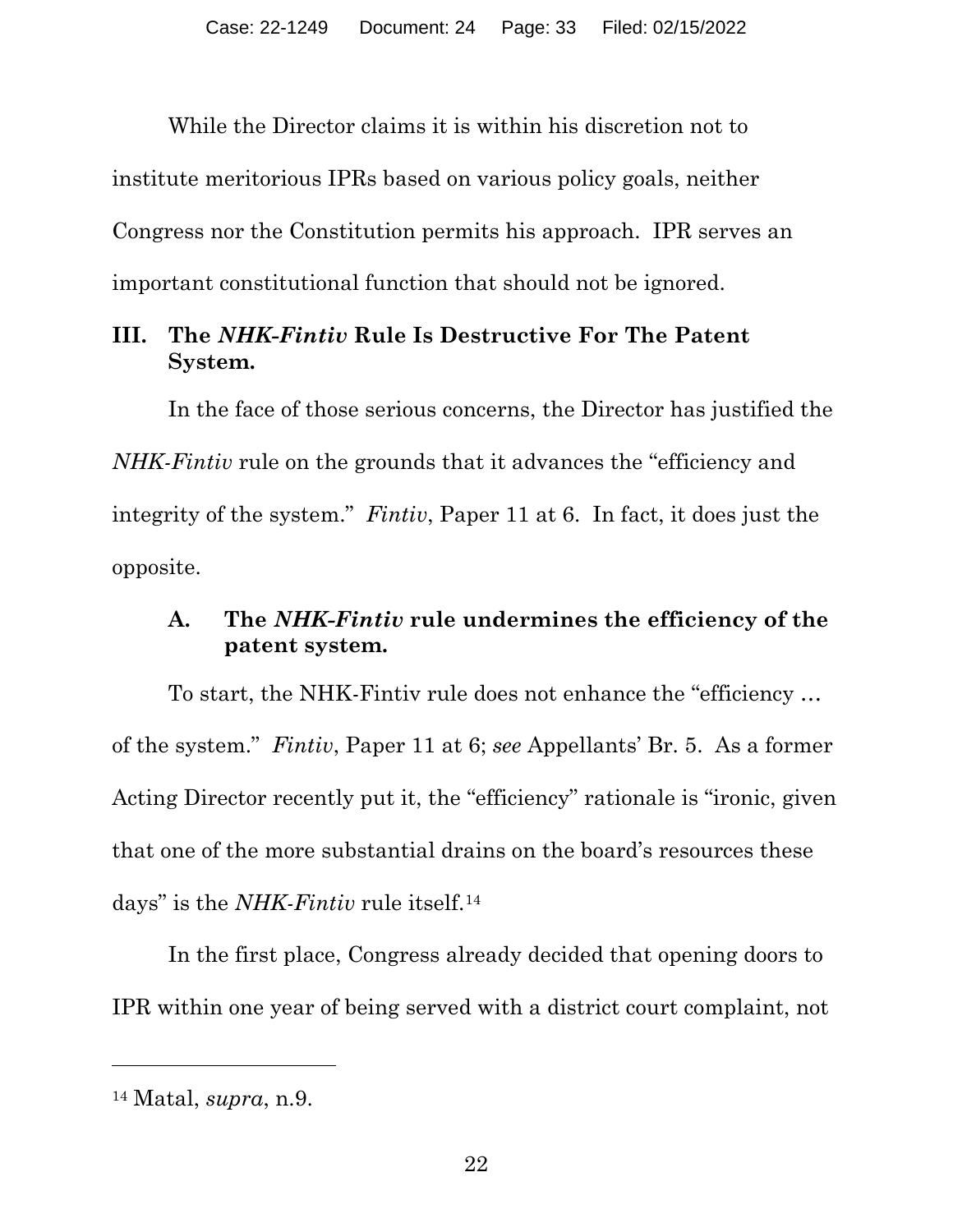closing them, improves system efficiency. *Supra* § I; *see* Appellants' Br. 9-10. The Director is powerless to second-guess Congress's judgment. *See SAS*, 138 S. Ct. at 1358 ("It is Congress's job to enact policy and it is this Court's job to follow the policy Congress has prescribed.").

In any event, Congress was right: IPR is a more efficient means of getting rid of bad patents. As a quicker and cheaper way to resolve patent validity disputes, IPR "limit[s] unnecessary and counterproductive litigation costs." House Report at 40. Unlike litigation, which typically takes over two years to complete, the Board must render its decision within 12 months of institution.[15](#page-33-0) *See*  35 U.S.C. §§ 314(b), 316(a)(11) (agency must make institution decision within three months and reach final written decision within one year of institution). That speed is a function of IPR's streamlined procedures, which (among other things) limit the grounds of invalidity and the extent of discovery. *See* 35 U.S.C. §§ 311(b), 316(a)(5); 37 C.F.R. § 42.51.

<span id="page-33-0"></span><sup>15</sup> Moss, *supra*, n.6.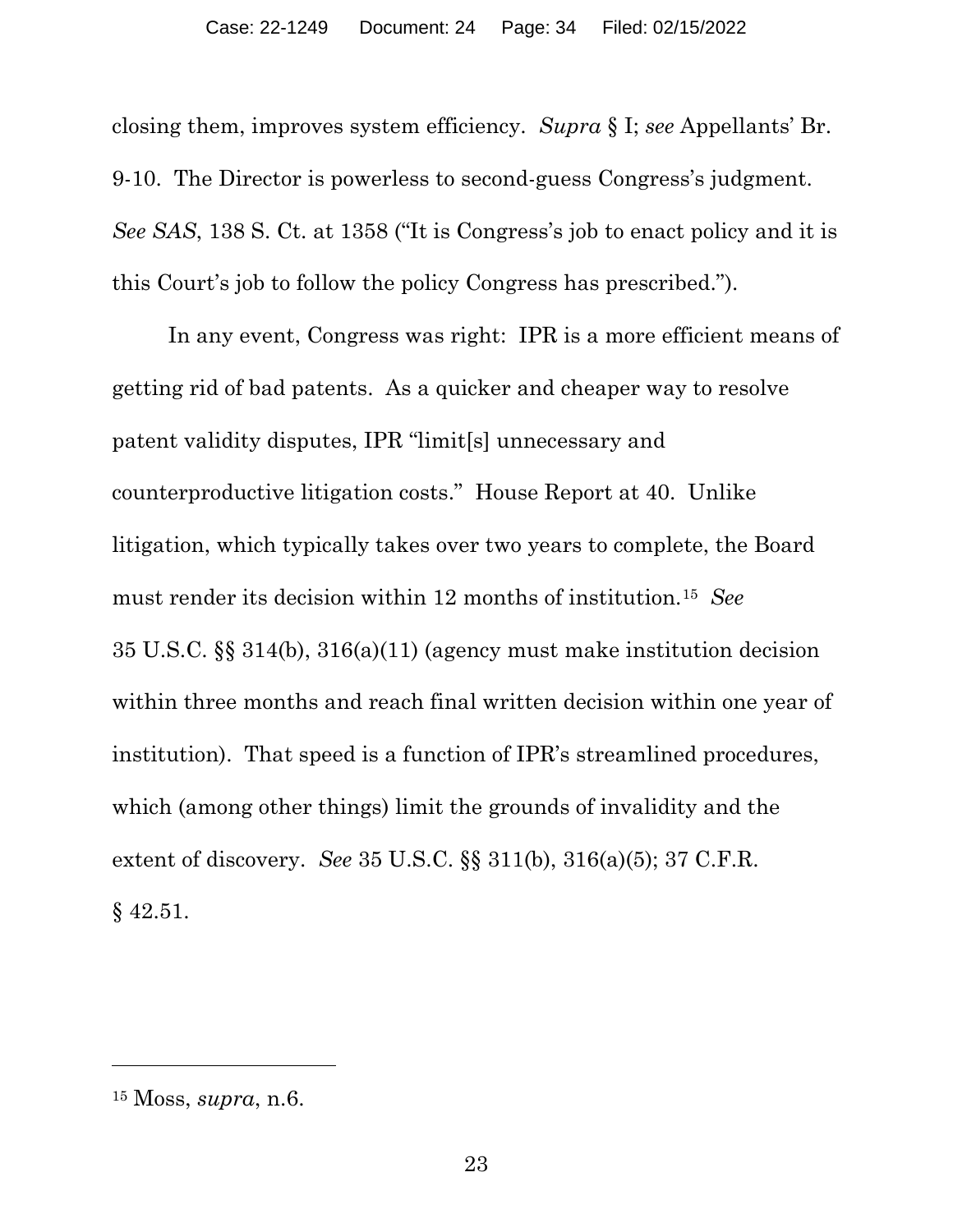IPR is not only quicker and simpler than litigation, but also markedly less expensive than litigation: For instance, the median cost of an IPR in the electrical or computer sector is \$450,000, compared to the \$4 million it takes to resolve a comparable case in litigation.[16](#page-34-0) All told, IPR saved petitioners and patent owners approximately \$2.31 billion in deadweight loss during its first five years.<sup>17</sup> These costsavings are especially critical to smaller, less-established players who rely on IPR to fight off meritless, though expensive, infringement suits.

The notion that the *NHK-Fintiv* rule nevertheless improves efficiency rests on the assumption that district courts, because they have scheduled early trial dates, will resolve parallel validity disputes more quickly than the Board will. *Fintiv*, Paper 11 at 9. That is wrong three times over.

<span id="page-34-0"></span><sup>16</sup> Am. Intell. Prop. Law Ass'n, *2021 Report of the Economic Survey* 61- 62. These numbers may even underestimate the savings in IPR given that there are often multiple litigations concerning the same patent, for instance in district court and before the ITC.

<span id="page-34-1"></span><sup>17</sup> Josh Landau, *Inter Partes Review: Five Years, Over \$2 Billion Saved*, Pat. Progress (Sept. 14, 2017), https://tinyurl.com/y64yrjhq; *see also*  Perryman Group, *An Assessment of the Impact of the America Invents Act and the Patent Trial and Appeal Board on the US Economy* 4 (June 2020), https://tinyurl.com/5bxpxtud (estimating "direct cost savings over the 2014-19 period of \$2.644 billion").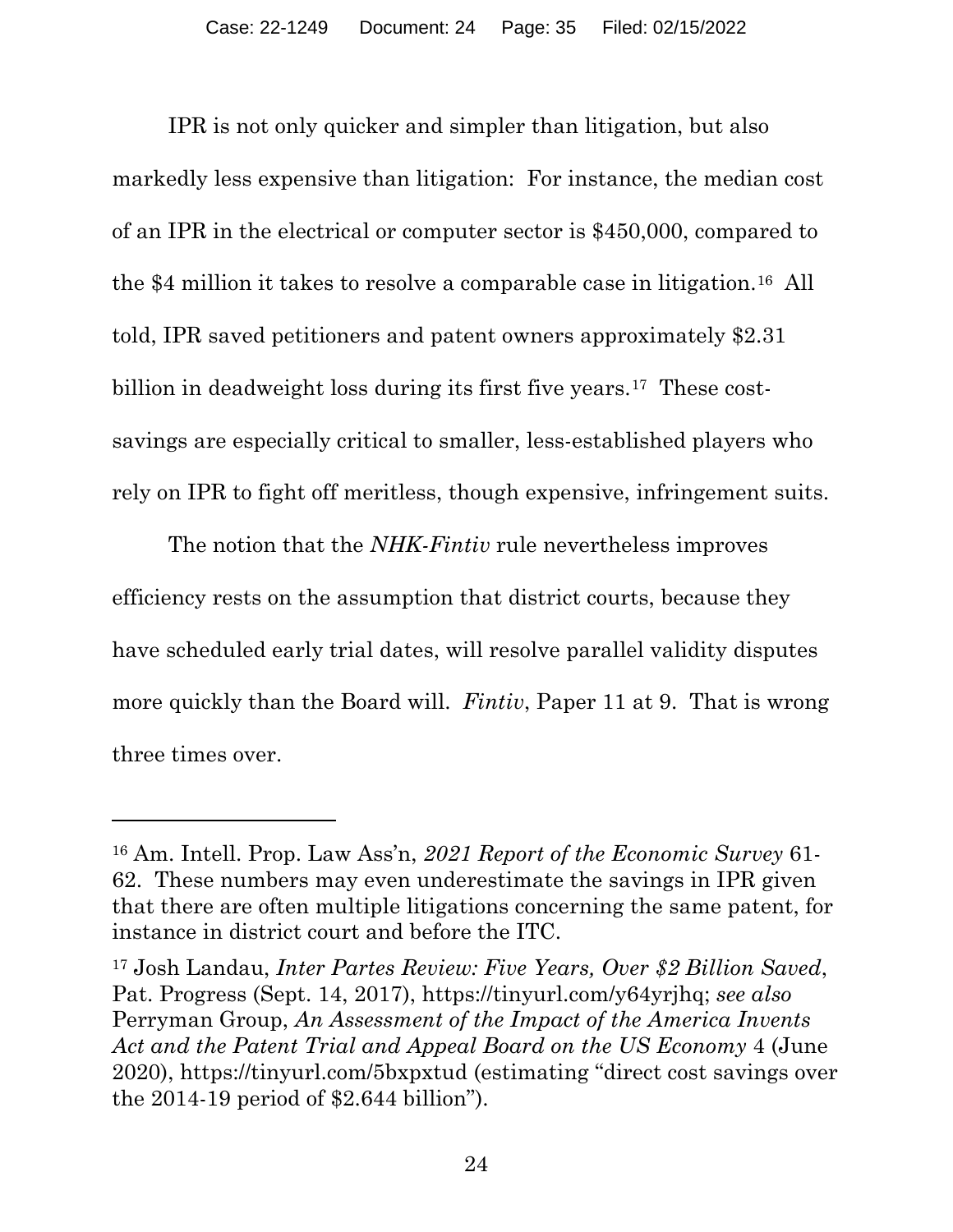*First*, trial dates are in fact frequently postponed. *See* Appellants' Br. 17-19 (collecting cases). A recent empirical study reveals that of all the discretionary IPR denials between February 2019 and September 2020, "[*o*]*nly one* of the trial dates used in the related institution decisions was accurate." Weber, *supra*, at 1038. Many trials "occurred long after the expected trial date listed in the institution denial," and in a full third of the IPRs studied, the district court case had "*yet to be heard*" at the study's publication—including *Fintiv* itself. *Id.* at 1038- 39. When the Board denies institution only for the trial date to be pushed near or past the deadline for a final written decision, any supposed efficiency gains from denying IPR disappear.

If there is a risk of "inefficiency and duplication of efforts," *Verizon Bus. Network Servs. LLC v. Huawei Techs. Co. Ltd.*, No. IPR2020- 01290, Paper 14 at 8 (P.T.A.B. Jan. 25, 2021), the appropriate response is not to shut off access to IPR altogether but to stay district court proceedings upon IPR institution. That is what Congress expected would happen. *See IOENGINE, LLC v. PayPal Holdings, Inc.*, No. 18- 452-WCB, 2019 WL 3943058, at \*3-4 (D. Del. Aug. 21, 2019) (analyzing 157 Cong. Rec. S1363 (2011) (Sen. Schumer) and concluding that for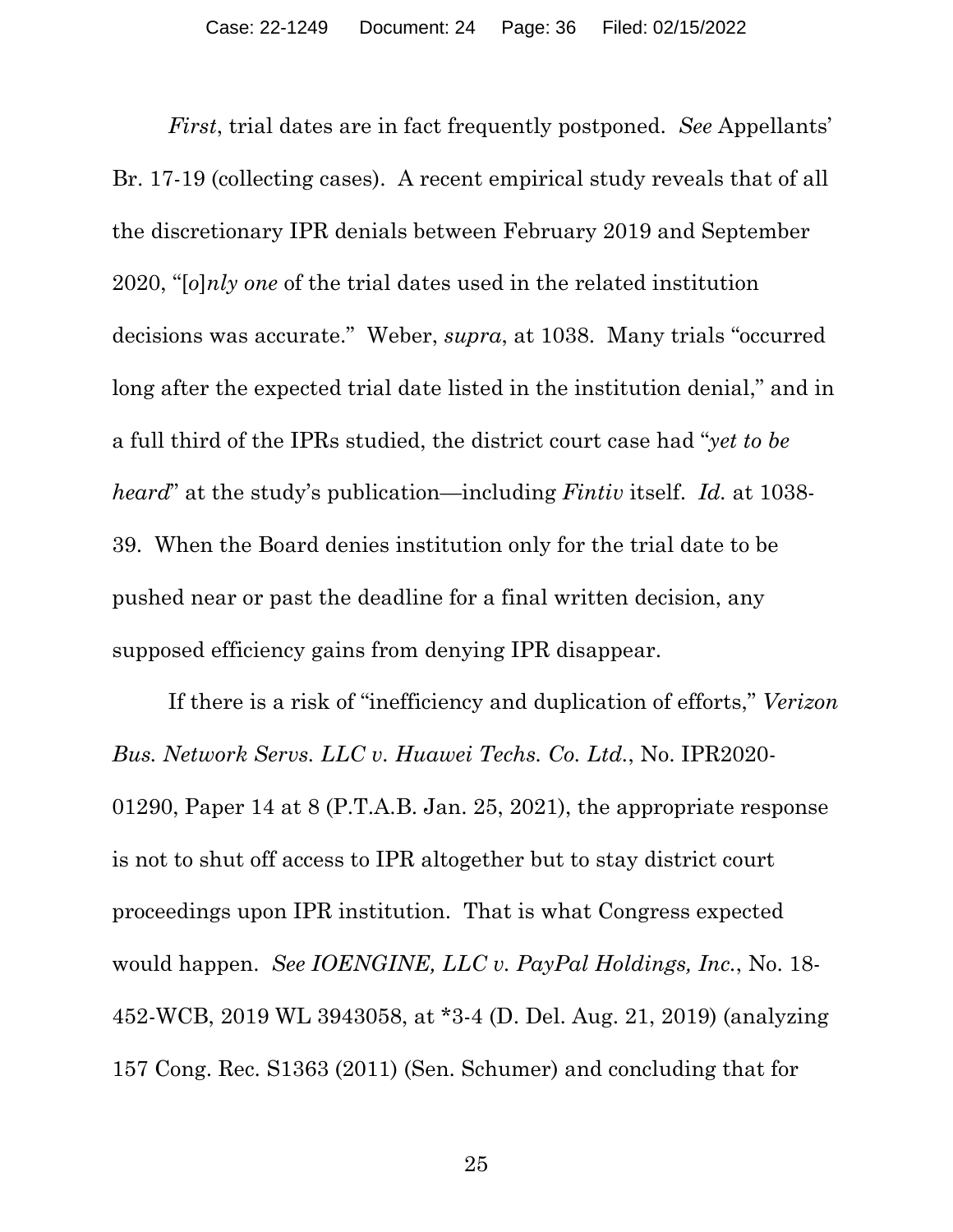IPR, "Congress intended for district courts to be liberal in granting stays"). And it is what usually happened before the *NHK-Fintiv* rule took hold.[18](#page-36-0) When the district court stays litigation pending an instituted IPR, the parties can avail themselves of the quicker and cheaper administrative process to narrow the issues for the district court or even obviate the need for litigation altogether, just as Congress intended.

*Second*, the *NHK-Fintiv* rule complicates a threshold timeliness decision. Of course, Congress already considered when institution would be timely, and it codified its decision in the one-year limit of § 315(b). There is nothing efficient about the PTO's decision to reconsider the timeliness determination, not least because it lacks the authority to do so. *Cf. Petrella v. Metro-Goldwyn-Mayer, Inc.*, 572 U.S. 663 (2014) (holding additional timeliness requirement of laches may not be invoked where Copyright Act already included timeliness provision).

<span id="page-36-0"></span><sup>18</sup> *See 2019 Year In Review*, Docket Navigator 22, https://tinyurl.com/y6rmnldw (71% of stay requests granted in full).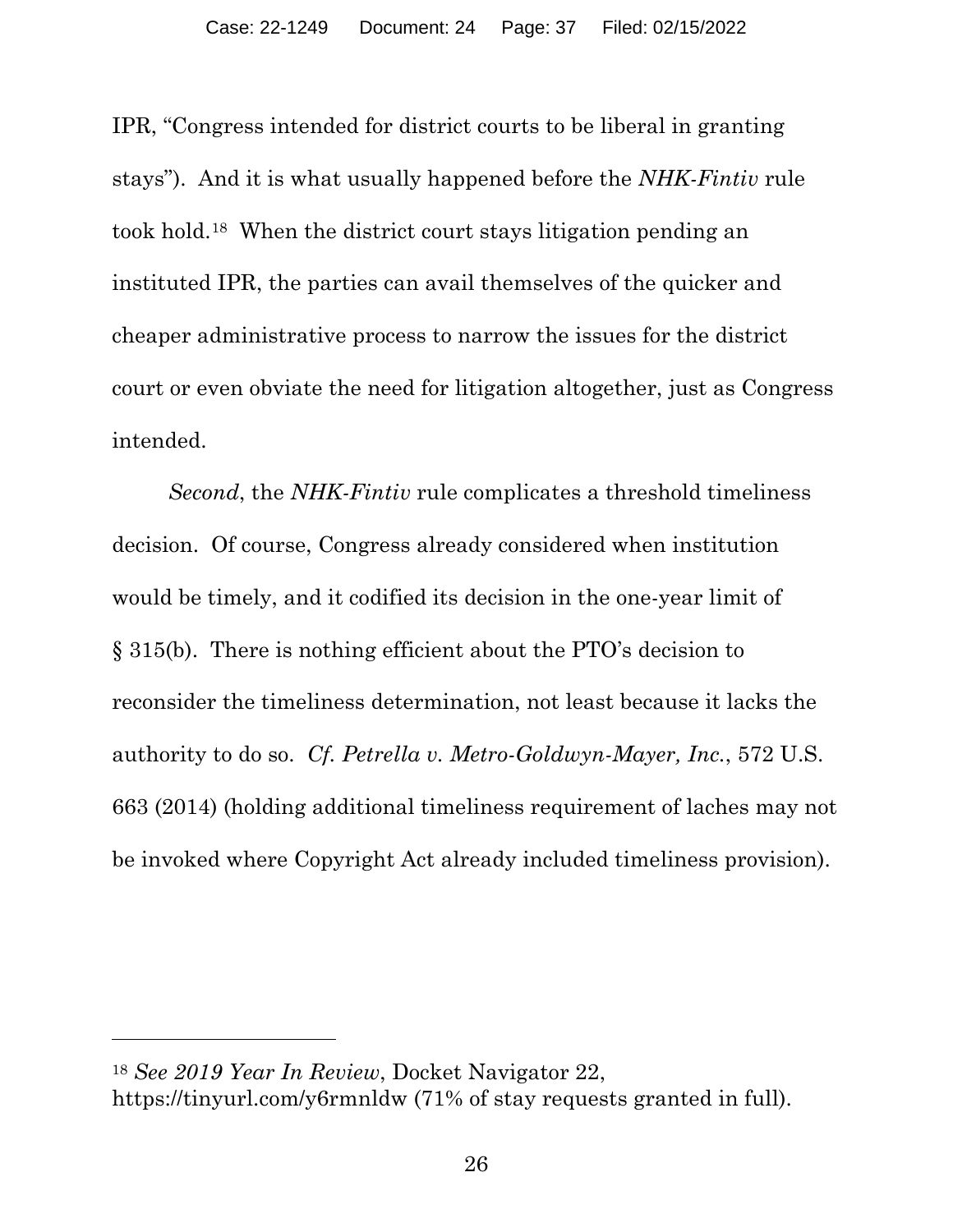The *NHK-Fintiv* rule is inefficient on its own terms, too, because it "fails [the] basic test of how a timing requirement should operate."[19](#page-37-0)  The rule transforms a clear and predictable timeline into a multi-factor guessing game about how district court litigation will pan out. *See supra* 13-15 & n.8 (discussing unpredictability of institution decisions under *NHK-Fintiv*). The considerable resources parties, the PTO, and this Court have already spent on the *NHK-Fintiv* rule give lie to any claim of "efficiency"—or equity. *Cf. Mohasco Corp. v. Silver*, 447 U.S. 807, 826 (1980) ("[I]n the long run, experience teaches that strict adherence to the procedural requirements specified by the legislature is the best guarantee of evenhanded administration of the law.").

*Finally*, the Director's flawed efficiency calculus loses sight of a key reason Congress created IPR: accurate adjudication of patent validity. *See* House Report at 40 (AIA intended to "improve patent quality"). IPR is a "specialized agency proceeding," *Cuozzo*, 579 U.S. at 279, that places the evaluation of patent claims in the hands of trained patent judges with the relevant technical know-how and experience.

<span id="page-37-0"></span><sup>19</sup> Matal, *supra*, n.9.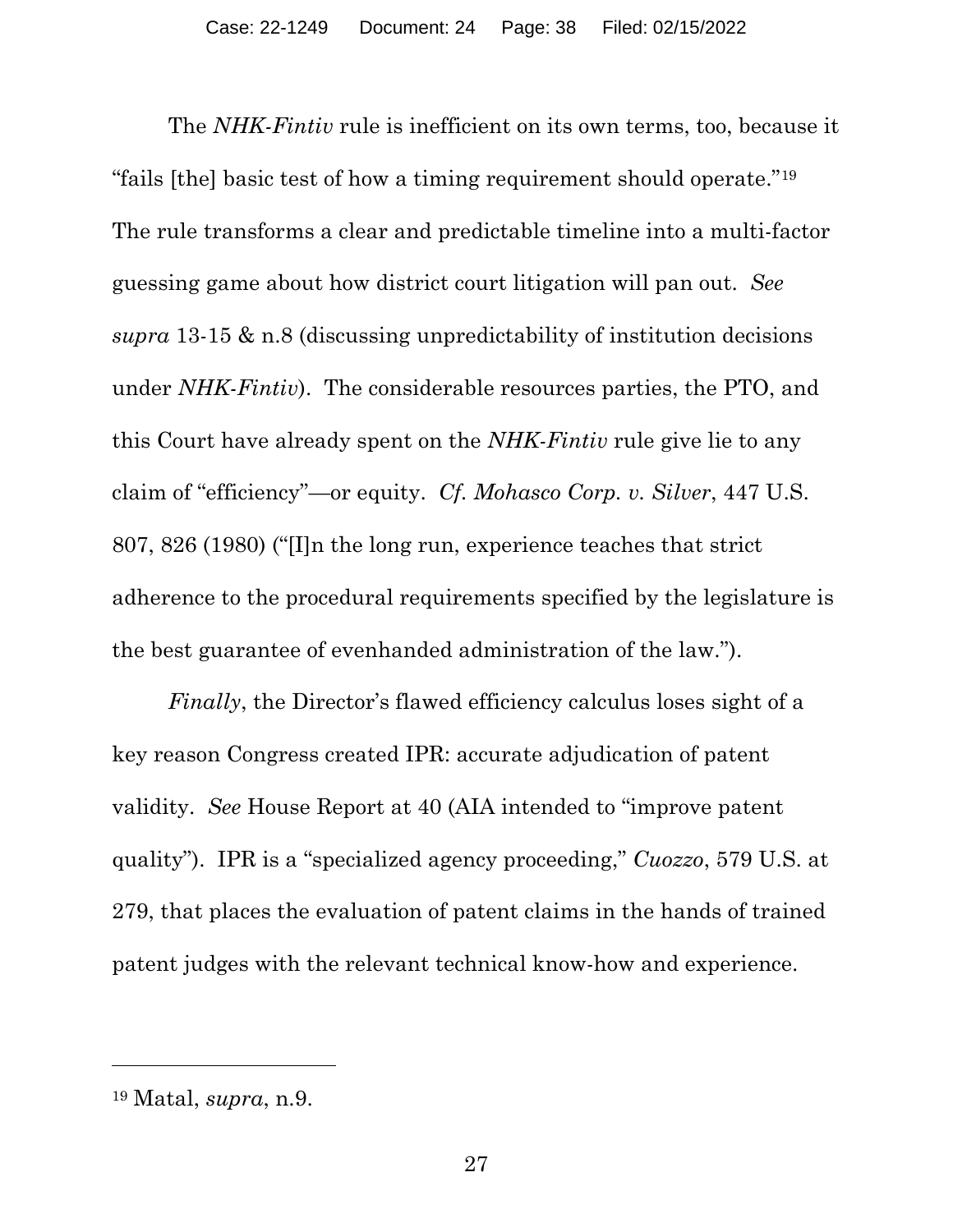Congress intended the Board to have priority over lay juries in evaluating patent claims, providing for IPR up to a year following the initiation of a district court infringement action, 35 U.S.C. § 315(b) regardless of the potential inefficiencies involved. In short, even if the Director were correct that the *NHK-Fintiv* rule services efficiency (which it does not), the rule still frustrates Congress's intent.

### <span id="page-38-0"></span>**B. The** *NHK-Fintiv* **rule undermines the integrity of the patent system.**

The *NHK-Fintiv* rule further frustrates Congress's goal of improving the integrity of the patent system. The most obvious problem with the *NHK-Fintiv* rule is that it exacerbates the serious problem of forum shopping. *See* Appellants' Br. 4-5. Law firms now advertise: "Tip #1 for Avoiding IPR Institution: Litigation Venue Selection."[20](#page-38-1) Because the rule makes institution less likely the sooner a trial date is scheduled, it creates a powerful incentive for plaintiffs (who will generally wish to avoid IPR) to seek out the fora with the speediest dockets and lowest rates of granting stays. Indeed, the data reveals

<span id="page-38-1"></span><sup>20</sup> Daniel B. Weinger et al., *Tip #1 for Avoiding IPR Institution: Litigation Venue Selection*, Mintz (Oct. 29, 2020), https://tinyurl.com/2p8zps96.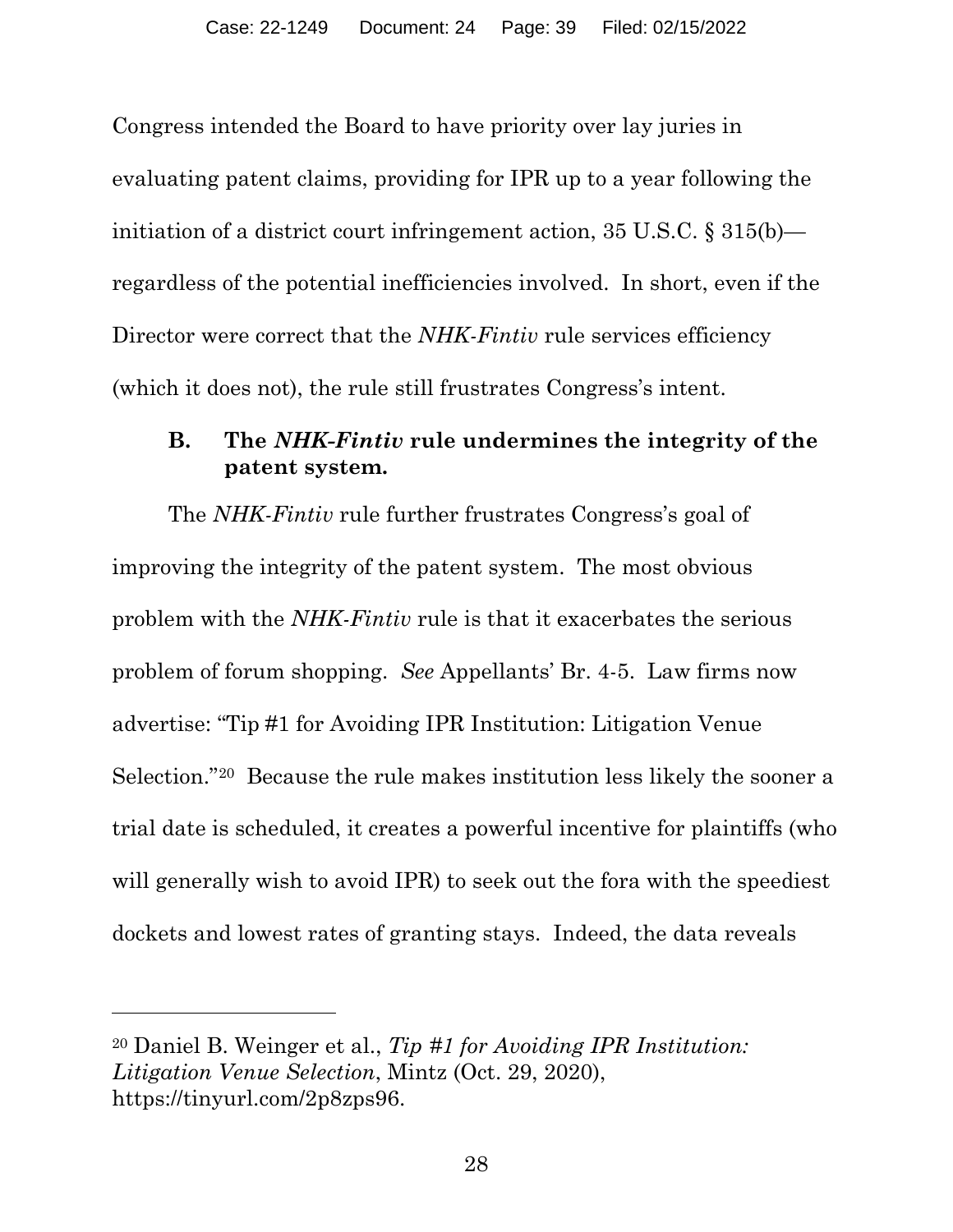that patent infringement plaintiffs—especially Patent Assertion Entities that make their money off litigation—are doing exactly that. The Waco Division of the Western District of Texas, for instance, which is known for moving its cases along quickly, has seen a 3,624% increase in patent cases in the last three years,<sup>[21](#page-39-0)</sup> and was host to 30.4% of all litigation brought by Patent Assertion Entities in 2021.[22](#page-39-1) The Eastern District of Texas, another "rocket docket," has also seen a disproportionately high share of patent cases.[23](#page-39-2) And, because of the *NHK-Fintiv* rule, that forum shopping is being rewarded, in the form of IPR denials: The Western and Eastern Districts of Texas account for

<span id="page-39-0"></span><sup>21</sup> This is based on statistics from Docket Navigator showing 25 cases were filed in 2018 compared to 931 in 2021; *see also* J. Jonas Anderson & Paul R. Gugliuzza, *Federal Judge Seeks Patent Cases*, 71 Duke L.J. 419 (2021).

<span id="page-39-1"></span><sup>22</sup> *Litigation Analytics*, Unified Pats., https://tinyurl.com/5fcfm7vr (last visited Feb. 5, 2022); *2021 Patent Dispute Report: Year in Review*, Unified Pats. (Jan. 3, 2022), https://tinyurl.com/nhcvu8au (83% of patent cases in the Western District of Texas were brought by Patent Assertion Entities).

<span id="page-39-2"></span><sup>23</sup> *Litigation Analytics*, *supra*, n.22 (showing the district is the third most popular venue for Patent Assertion Entities).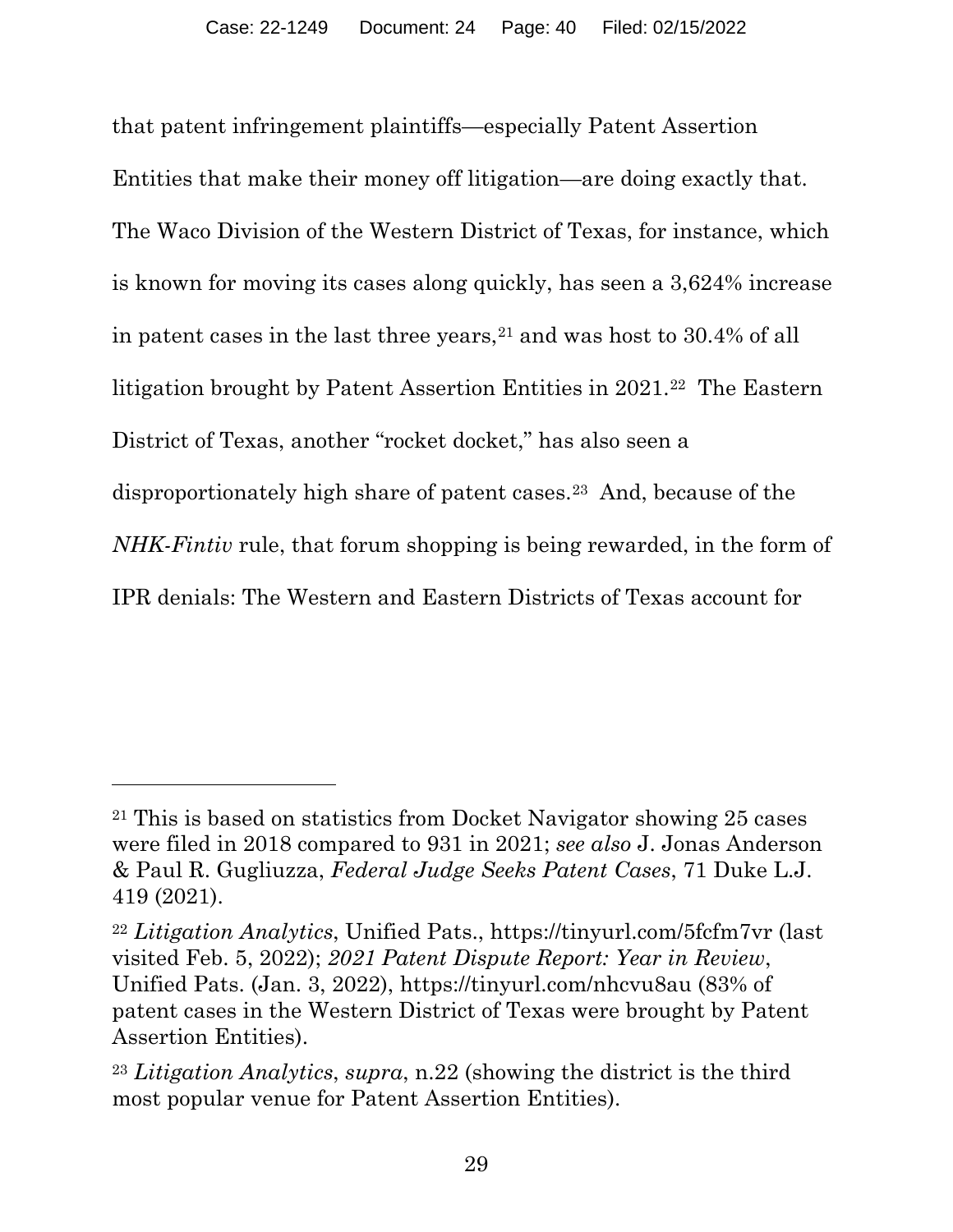the majority of denials under the *NHK-Fintiv* rule.[24](#page-40-0) These tactics—the natural and predictable result of the incentives created by the *NHK-Fintiv* rule—feed the "perception that justice in patent cases can be 'gamed,'" an outcome that "does not serve the interests of justice, or the patent system as a whole." S. Rep. No. 110-259, at 53 (2008) (Sen. Specter).

Under the *NHK-Fintiv* rule, there is no good way to counteract that gamesmanship. Well-resourced defendants could try to forgo the statutorily guaranteed one-year petitioning period and seek IPR as soon as they are served with infringement complaints, "hazard[ing] a guess as to the claims that will be asserted by the Patent Owner." *Cisco*, Paper 14 at 12 (Crumbley, APJ., dissenting). (Less-established players may not have the knowledge or means to take this tack.) But, as demonstrated above, that's far from a guarantee of success. *See supra*  15 n.12 (noting denials where IPR petition is filed mere weeks after district court litigation). And Petitioners would be giving their

<span id="page-40-0"></span><sup>24</sup> HTIA, *Comments of The High Tech Investors Alliance in Response to Request for Comments* 5, USPTO (Dec. 6, 2020), https://tinyurl.com/ye55kkbu.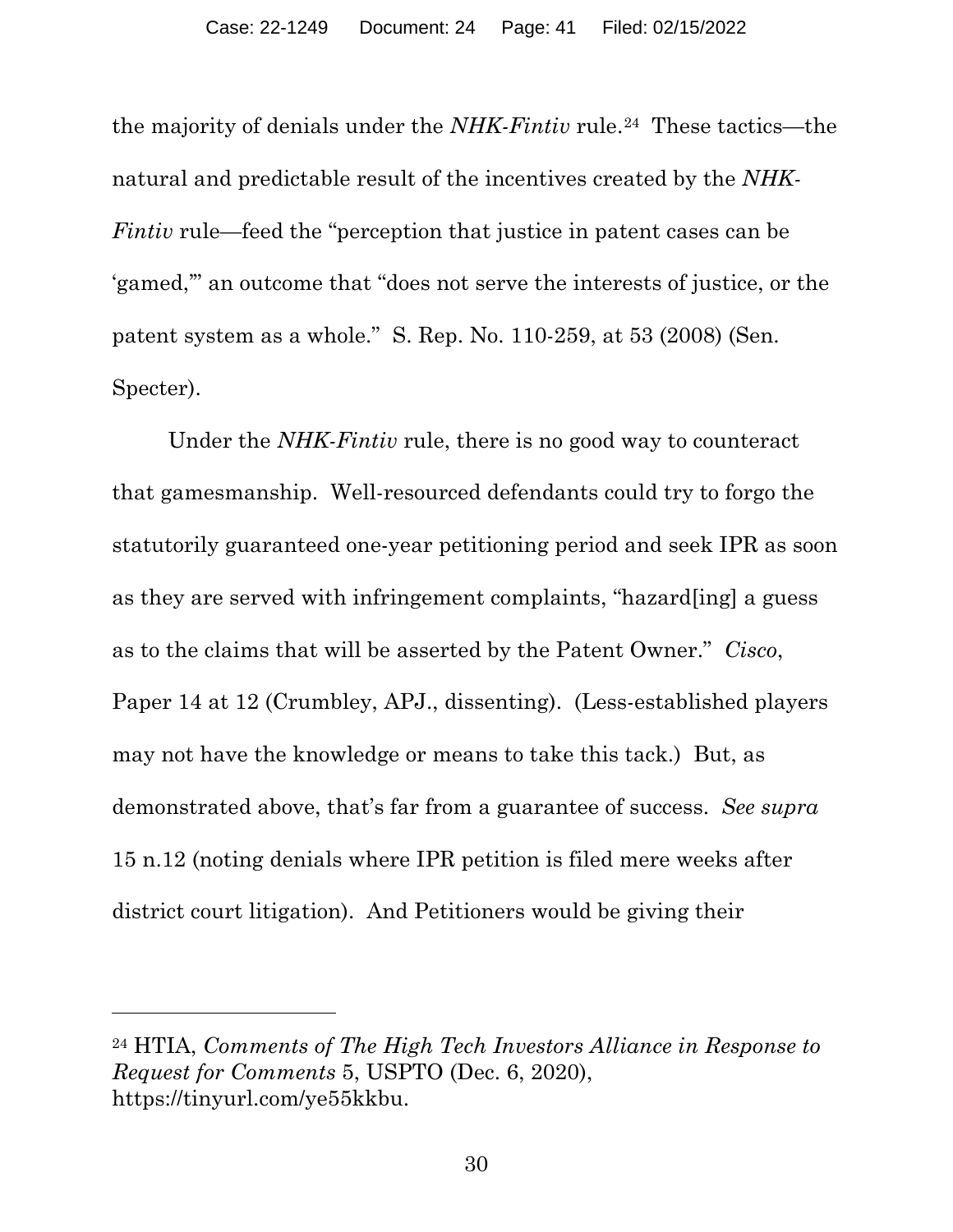opponents a sneak-peak at their legal strategy for the infringement suit and getting nothing in return. Some *amici* have refrained from petitioning for IPR at all while the *NHK-Fintiv* rule reigns.

Even where pushing forward with a rushed petition isn't wholly futile, the costs to petitioners and the Board are substantial. Petitioners who haven't had sufficient time to vet their cases may file shotgun-style petitions instead of carefully crafted rifle shots with their best arguments in their best form. And the Board will have to devote additional resources to resolving these bloated, premature petitions. The time crunch could also cause petitioners with strong claims of invalidity to end up with weak petitions, subject to denial on the merits under 35 U.S.C. § 314(a).

Petitioners have also sought to forestall denials under the *NHK-Fintiv* rule by dropping from the litigation any issues that overlap with the IPR. *See Sotera Wireless, Inc. v. Masimo Corp.*, No. IPR2020-01019, Paper 12 at 18-19 (P.T.A.B. Dec. 1, 2020) (designated precedential Dec. 17, 2020). But a stipulation may limit or even deprive a party of the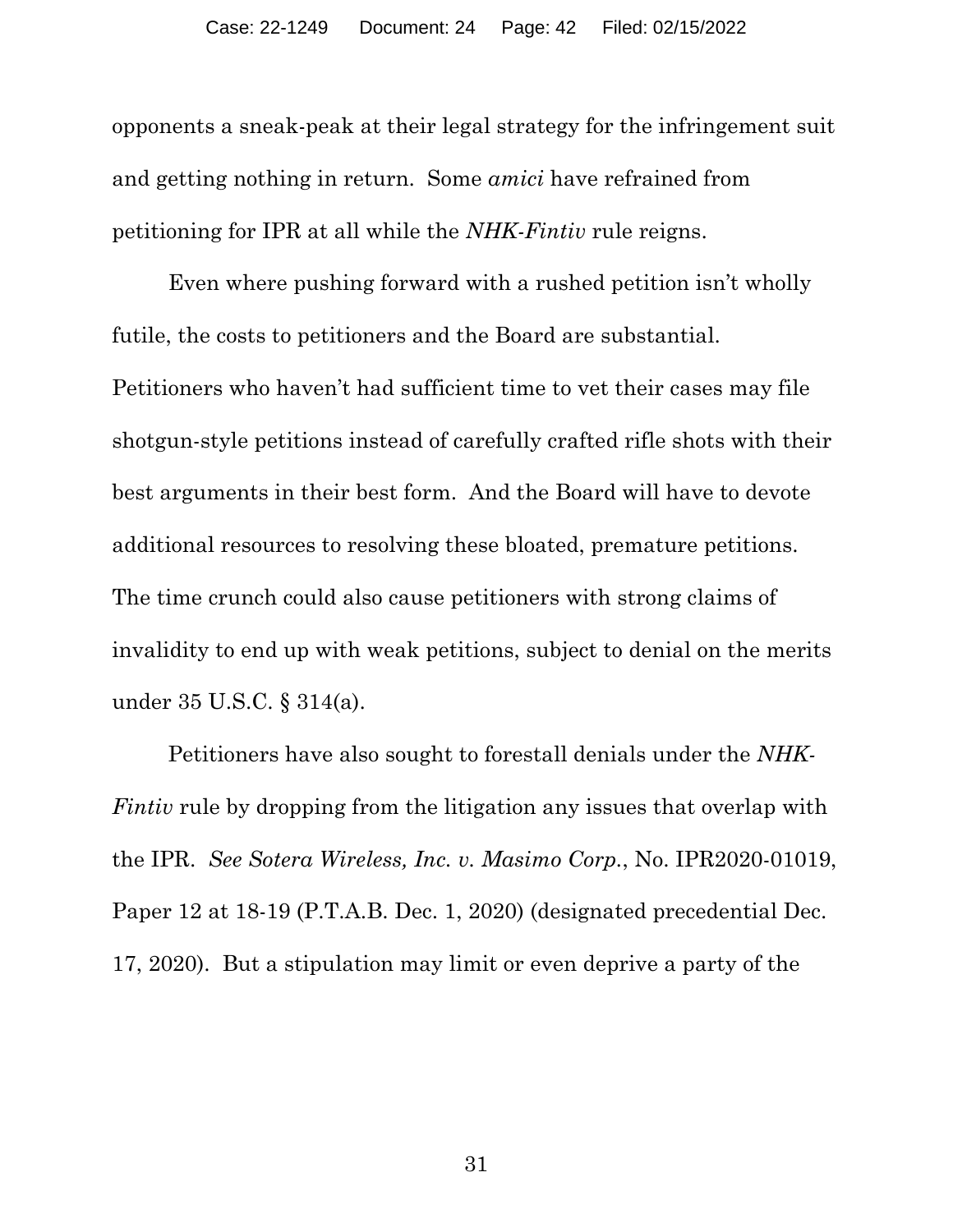ability to make certain meritorious patent invalidity arguments.[25](#page-42-0) And as some *amici* can attest, stipulating to drop overlapping issues may not even work. *See, e.g.*, *Verizon*, Paper 14 at 15-18 (denying institution notwithstanding stipulation to drop main overlapping issues); *Philip Morris Prods. v. RAI Strategic Holdings*, No. IPR2020-00921, Paper 9 at 19, 28-29 (P.T.A.B. Nov. 16, 2020) (similar). The Board has offered no clear criteria for what type of stipulation would enable parties to proceed with IPR under *Sotera*, creating even more confusion and unpredictability around IPR.

The rise of *NHK-Fintiv* discretionary denials undermines the integrity of the patent system in still another fundamental way: As the *NHK-Fintiv* rule lowers the likelihood of obtaining IPR, it increases the value of nuisance suits. Some *amici* companies, as leading high-tech

<span id="page-42-0"></span><sup>25</sup> For example, a defendant may feel compelled to agree not to raise in a parallel district court infringement action any of the prior art references at issue in the petitioned-for IPR proceedings. But that would foreclose the defendant from making the argument—in *either* forum—that a prior art reference combined with a prior art system renders the patent obvious. The defendant will have forgone their ability to argue on the basis of the relevant prior art references in district court proceedings, and cannot make arguments based on prior art systems in IPR. *See* 35 U.S.C. § 311(b) (claims may be made "only on the basis of prior art consisting of patents or printed publications").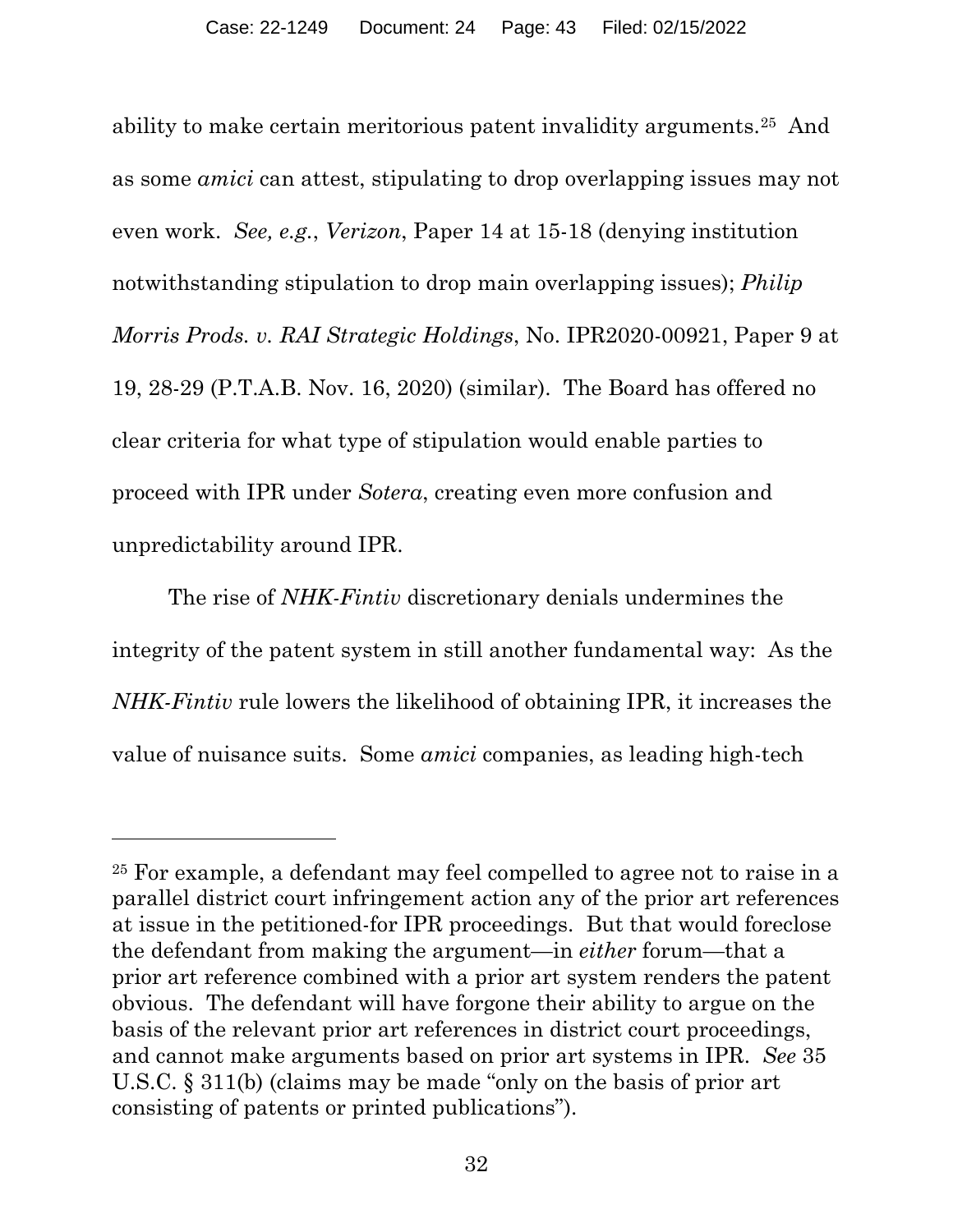innovators, frequently face frivolous infringement complaints. Indeed, 87% of recent patent disputes involving high tech were filed by Patent Assertion Entities.[26](#page-43-0) Cutting off access to IPR eliminates one of the best tools companies like *amici* have for fighting back these specious claims.

With the availability of IPR in doubt, companies, including *amici*, have been and will be redirected resources to fighting or, more realistically, settling these nuisance suits. Fewer than 10% of patent infringement suits are litigated to final judgment.[27](#page-43-1) Smaller or newer entrants to the market are especially vulnerable to the extortive efforts of Patent Assertion Entities, as they lack the significant resources needed to shoulder the weight of a full district court action on the merits. Settling may be the right business move, but it leaves questionable patents still standing, ready to be reasserted over and over again.[28](#page-43-2)

<span id="page-43-0"></span><sup>26</sup> *2021 Patent Dispute Report*, *supra*, n.22.

<span id="page-43-1"></span><sup>27</sup> *A Guide to Patent Litigation in Federal Court*, Fish & Richardson (2019), https://tinyurl.com/y658goqf.

<span id="page-43-2"></span><sup>28</sup> As the case of the Patent Assertion Entity MPHJ illustrates, even FTC action and state laws prohibiting the bad faith assertion of patent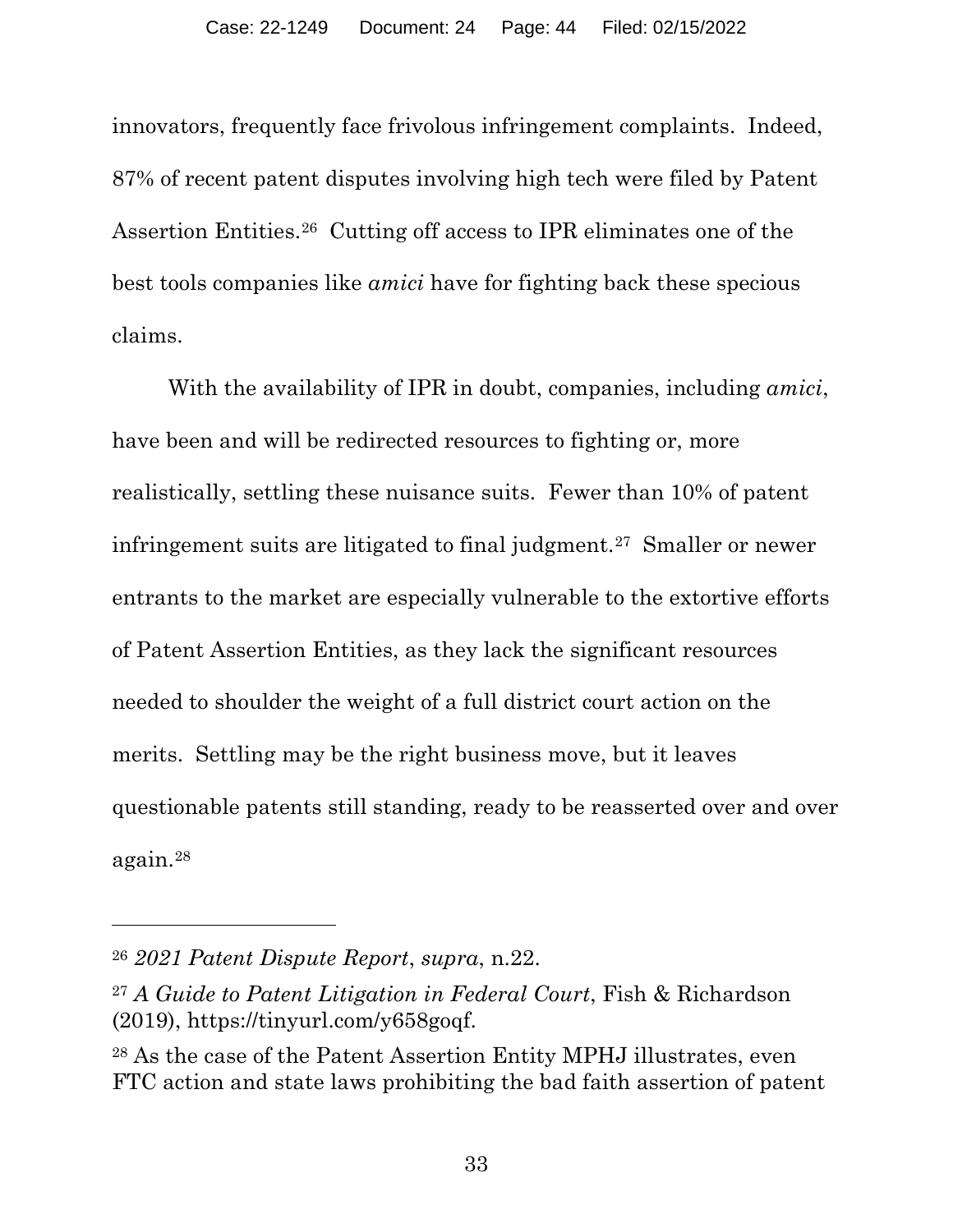The *NHK-Fintiv* rule has already done serious damage to the

patent system and is poised to do yet more. This Court should not leave

<span id="page-44-0"></span>it outside the scope of review any longer.

# **CONCLUSION**

For the foregoing reasons and the reasons explained in Appellant's briefs, the Court should reverse.

Dated: February 15, 2022 Respectfully Submitted,

Alexandra Bursak ORRICK, HERRINGTON & SUTCLIFFE LLP 51 West 52nd Street New York, NY 10019 (212) 506-3737

/s/ *Mark S. Davies* Mark S. Davies ORRICK, HERRINGTON & SUTCLIFFE LLP 1152 15th Street NW Washington, DC 20005 (202) 339-8464

*Counsel for Amici Curiae*

claims may not be effective where bad patents remain in place. Josh Landau, *IPR Successes: Scan-To-Email Defeated By Scanner Makers*, Pat. Progress (Oct. 4, 2017), https://tinyurl.com/3nhz63ss. Only an IPR action finally shut down MPHJ's bad patents. *Id.*